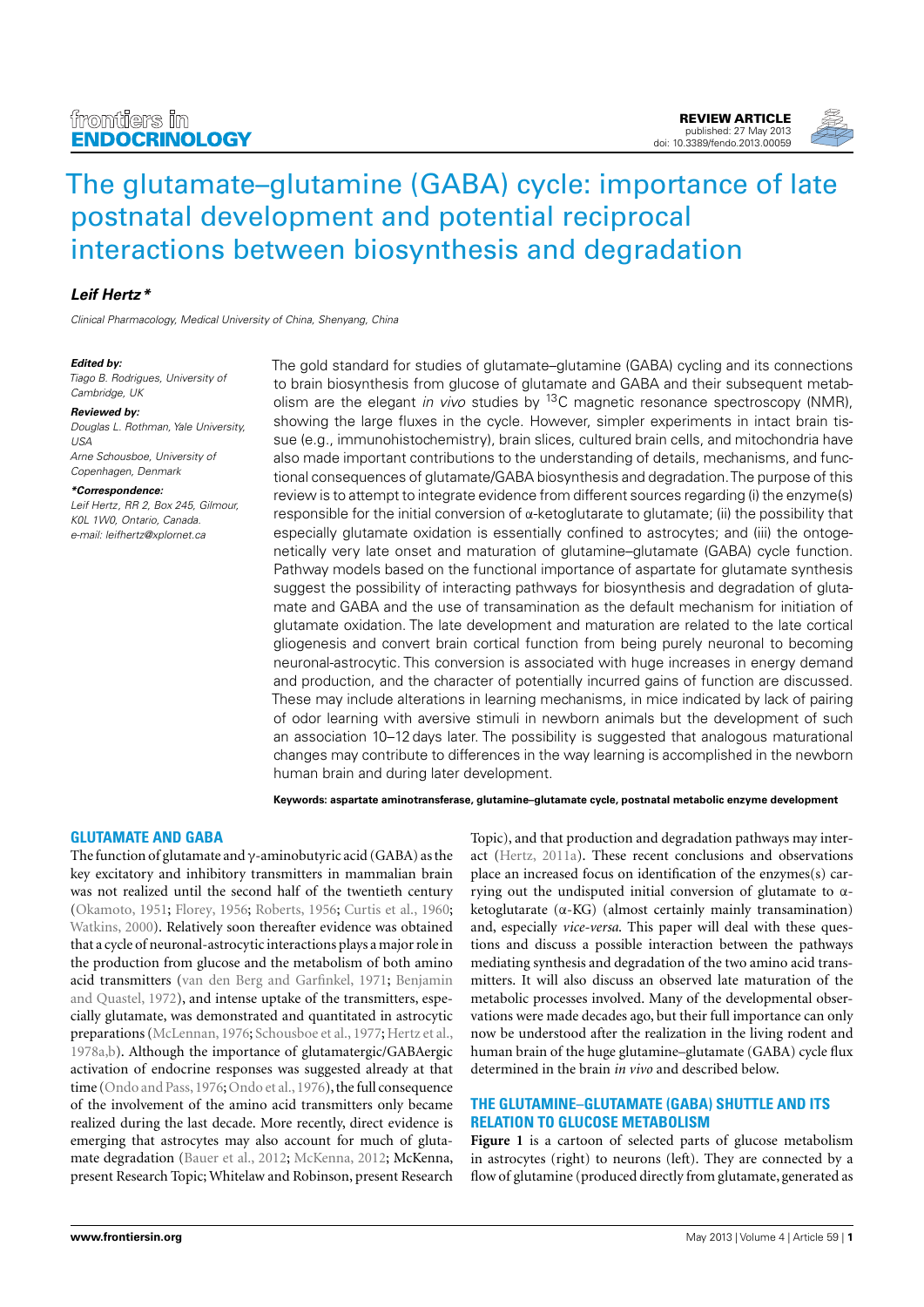

<span id="page-1-0"></span>**FIGURE 1 | Cartoon of glucose metabolism via pyruvate in neurons (left – N) and astrocytes (right – A) and of glutamine–glutamate (GABA) cycling**. In both cell types pyruvate metabolism via acetyl Coenzyme A (ac.CoA) leads to formation of citrate by condensation with pre-existing oxaloacetate (OAA) in the tricarboxylic acid (TCA), an end-result of the previous turn of the cycle. Citrate oxidation in the TCA cycle includes two decarboxylations, leading to re-formation of oxaloacetate, ready for another turn of the cycle, and to production of large amounts of energy (ATP). Pyruvate carboxylation creates a new molecule of oxaloacetate, which after condensation with acetyl Coenzyme A, derived from a second molecule of pyruvate, forms a new molecule of citrate. This process can be used for replacement of worn TCA cycle intermediates. More important in the present context is that α-ketoglutarate (α-KG), one of the intermediates of the TCA cycle can leave the cycle to form glutamate (glu) and, catalyzed by the cytosolic and astrocyte-specific enzyme glutamine synthetase, glutamine (gln). After release from astrocytes glutamine is accumulated in glutamatergic and GABAergic neurons [lower line  $(V_{\text{min}}$  in the <sup>13</sup>C-NMR studies) of the glutamine–glutamate (GABA) cycle (glu–gln cycle), converted to glutamate (and in GABAergic cells onward to GABA)] and released as transmitter. Released glutamate is almost quantitatively re-accumulated in astrocytes, together with part of the released GABA [upper line  $(V_{\text{cyc}}$  in the <sup>13</sup>C-NMR studies) of the glutamine–glutamate (GABA) cycle (glu–gln cycle)] and re-accumulated in the astrocytic cytosol. Here, about 85% is converted to glutamine and re-enters the glutamine–glutamate (GABA) cycle. The remaining 15% is oxidatively degraded after re-conversion via α-ketoglutarate to malate, exit of malate to the cytosol, decarboxylation to pyruvate by the already mentioned cytosolic malic enzyme and further pyruvate oxidation in the TCA cycle via acetyl Coenzyme A. Combined astrocytic formation and oxidation of glutamate creates almost as much ATP as direct oxidation of glutamate [\(Hertz et al.,](#page-13-3) [2007\)](#page-13-3).

discussed below) from astrocytes to neurons. In the neurons glutamate is converted to transmitter glutamate and GABA. However, after their release as transmitters most glutamate and a considerable amount of GABA are returned to astrocytes. This is the glutamine–glutamate (GABA) cycle. Elegant <sup>13</sup>C-NMR analysis (*in vivo* injection of labeled glucose, or in some cases acetate, and determination of labeled metabolites) has shown that the glutamine flux in the cycle,  $V_{\text{gln}}$  in the <sup>13</sup>C-NMR studies, is slightly greater than the flux,  $V_{\text{cyc}}$  in the <sup>13</sup>C-NMR studies, of released transmitter glutamate and GABA in the opposite direction [\(Rothman et al.,](#page-14-6) [2011\)](#page-14-6), and that GABA fluxes account for up

to 20% of total flux in  $V_{\text{cyc}}$  [\(Patel et al.,](#page-14-7) [2005;](#page-14-7) [Chowdhury et al.,](#page-12-4) [2007a\)](#page-12-4). The reason for the slightly smaller  $V_{\text{cyc}}$  than  $V_{\text{eln}}$  may mainly be that some GABA is re-accumulated in GABAergic neurons (Schousboe, this Research Topic), where it can be oxidized [\(Yu,](#page-15-3) [1984\)](#page-15-3). However, as discussed above, a considerable amount of GABA is also transferred to astrocytes, where it is taken up [\(Hertz et al.,](#page-13-0) [1978a\)](#page-13-0), transaminated to succinic acid semialdehyde (SSA), oxidized to succinate and then either (i) exits the tricarboxylic acid (TCA) cycle as malate (**[Figure 1](#page-1-0)**); or (ii) is converted via α-ketoglutarate and glutamate to glutamine and returned to neurons in the glutamine–glutamate (GABA) cycle. Cytosolic malate is decarboxylated by the astrocyte-specific [\(Kurz et al.,](#page-13-4) [1993\)](#page-13-4), remarkably active [\(McKenna et al.,](#page-14-8) [1995;](#page-14-8) [Vogel et al.,](#page-15-4) [1998\)](#page-15-4) cytosolic malic enzyme to pyruvate, which can then be completely oxidized in the TCA cycle. Using this route, released glutamate is almost quantitatively taken up by astrocytes [\(Danbolt,](#page-12-5) [2001\)](#page-12-5), and either converted to glutamine and reintroduced in the glutamine– glutamate (GABA) cycle, or metabolized to α-ketoglutarate by glutamate-dehydrogenase (GDH) or aspartate–glutamate transferase (AAT), followed by α-ketoglutarate oxidation after malate exit and decarboxylation. Glutamate oxidation is intense in cul-tured astrocytes [\(Yu et al.,](#page-15-5) [1982;](#page-15-5) [Hertz et al.,](#page-13-5) [1988;](#page-13-5) [McKenna,](#page-14-5) [2012\)](#page-14-5), and increases with increasing glutamate concentration [\(McKenna](#page-14-9) [et al.,](#page-14-9) [1996\)](#page-14-9). *In vivo* ∼85% of the accumulated glutamate is converted to glutamine and re-used,whereas the last 15% is oxidatively degraded [\(Rothman et al.,](#page-14-6) [2011\)](#page-14-6). *The close quantitative correlation between Vcyc and rate of glucose oxidation suggests that over 80% of neuronal oxidative ATP production is coupled to neuronal signaling even in the absence of specific stimulation* [\(Rothman et al.,](#page-14-6) [2011\)](#page-14-6).

The operation of glutamine–glutamate (GABA) cycle in one direction only is a result of the *astrocyte*-specific (probably *not glia-*specific) localizations of the enzymes pyruvate carboxylase, PC [\(Yu et al.,](#page-15-6) [1983;](#page-15-6) [Shank et al.,](#page-15-7) [1985;](#page-15-7) [Hutson et al.,](#page-13-6) [2008\)](#page-13-6) and glutamine synthetase, GS [\(Norenberg and Martinez-Hernandez,](#page-14-10) [1979;](#page-14-10) [Derouiche,](#page-12-6) [2004\)](#page-12-6). Pyruvate carboxylase is the enzyme catalyzing formation of oxaloacetate (OAA in **[Figure 1](#page-1-0)**) from pyruvate. This is the only enzyme catalyzing net synthesis from glucose of a *new* TCA intermediate. Cytosolic malic enzyme normally only operates toward decarboxylation. The ubiquitously expressed pyruvate dehydrogenase (PDH) carries pyruvate, via pyruvate dehydrogenation and formation of acetyl Coenzyme A, into the TCA cycle in both neurons and astrocytes, but no new TCA cycle intermediate is generated by the action of this enzyme *alone*. This is because the citrate (citr), which is formed by condensation of acetyl Coenzyme A with pre-existing oxaloacetate in the TCA cycle loses two molecules of  $CO<sub>2</sub>$  during the turn of the cycle, which leads to re-generation of oxaloacetate. This mechanism allows addition of another molecule of pyruvate in the next turn of the TCA cycle to continue the process, but it does not provide a *new* molecule of a TCA cycle intermediate that the cycle can afford to release and convert to glutamate. In contrast *joint* activity of PDH and PC activity creates a *new* molecule of citrate (**[Figure 1](#page-1-0)**), which via α-ketoglutarate can be converted to glutamate, and by the aid of glutamine synthetase converted to glutamine. The pyruvate carboxylase is activated by enhanced brain function, as shown by an increase in  $CO<sub>2</sub>$  fixation with brain activity in the awake rat brain [\(Öz et al.,](#page-14-11) [2004\)](#page-14-11). After termination of increased brain activity this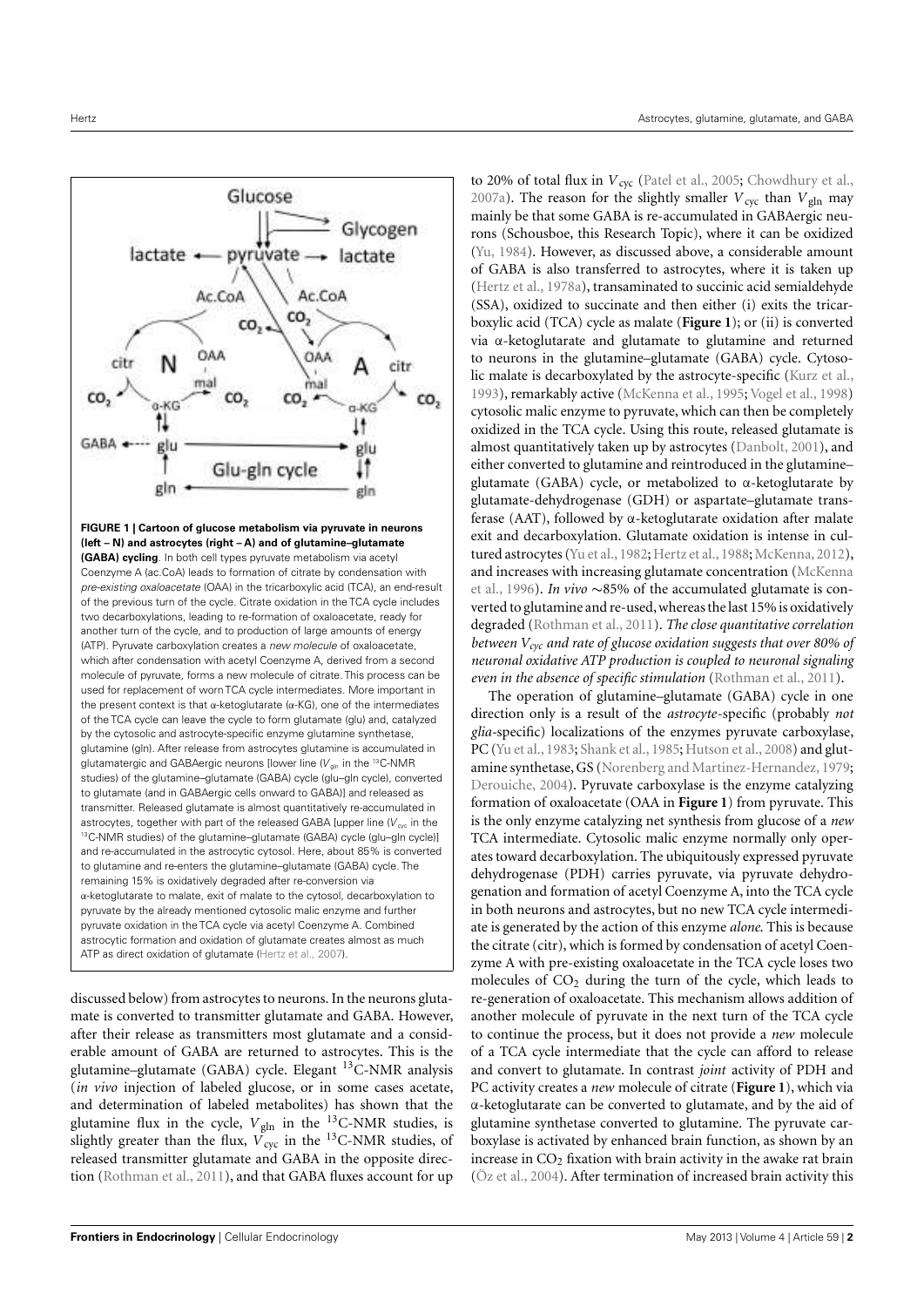effect may be reversed by increased glutamate degradation (see also below). Pyruvate can also be formed glycogenolytically from glycogen, previously generated from glucose (not shown), but glycogen turnover and glycogenolysis are slow processes [\(Watan](#page-15-8)[abe and Passonneau,](#page-15-8) [1973;](#page-15-8) [Dienel et al.,](#page-12-7) [2002;](#page-12-7) [Öz et al.,](#page-14-12) [2012\)](#page-14-12), except perhaps for occasional rapid bouts of glycogenolysis during very short time periods [\(Hertz et al.,](#page-13-7) [2003\)](#page-13-7). Glycogenolysis seems thus to be incapable of contributing much to metabolic fluxes, although blockade of glycogenolysis during sensory stimulation of awake rats does increase glucose utilization [\(Dienel et al.,](#page-12-8) [2007\)](#page-12-8). As discussed below, glycogenolysis seems mainly to serve as a fuel for signaling pathways, which are activated by stimulation of glycogenolysis, either by increased extracellular  $K^+$  concentrations [\(Hof et al.,](#page-13-8) [1988\)](#page-13-8) or transmitter effects [\(Magistretti,](#page-13-9) [1988;](#page-13-9) [Subbarao and Hertz,](#page-15-9) [1990\)](#page-15-9).

As illustrated in **[Table 1](#page-2-0)** the rate of flux in the glutamine– glutamate (GABA) cycle *in normal rat brain cortex* is only slightly lower than that of neuronal glucose oxidation [\(Sibson et al.,](#page-15-10) [1998;](#page-15-10) [Rothman et al.,](#page-14-6) [2011,](#page-14-6) [2012;](#page-14-13) [Hyder et al.,](#page-13-10) [2013\)](#page-13-10). Publications by these authors also show that the slight difference between the two fluxes is due to the persistence during deep anesthesia of a small amount of glucose oxidation but no glutamine–glutamate (GABA) cycling, whereas there is an approximately 1:1 ratio between the two parameters under all other conditions. This includes brain stimulation [\(Chhina et al.,](#page-12-9) [2001;](#page-12-9) [Patel et al.,](#page-14-14) [2004\)](#page-14-14).

Stimulated brain activity is accompanied by a small immediate increase in glutamate content, associated with a quantitatively similar decrease in content of aspartate and with a slower decrease in content of glutamine [\(Dienel et al.,](#page-12-7) [2002;](#page-12-7) [Mangia et al.,](#page-14-15) [2007;](#page-14-15) [Lin et al.,](#page-13-11) [2012\)](#page-13-11). The matched increase in glutamate and decrease in aspartate may suggest an activity-induced alteration in relative distribution of these two amino acids in their association with the malate–aspartate shuttle (MAS) [\(Mangia et al.,](#page-13-12) [2012\)](#page-13-12). However, a larger increase in glutamate content without concomitant decrease in aspartate observed in an epileptic patient almost certainly represents increased *de novo* synthesis [\(Mangia et al.,](#page-13-12) [2012\)](#page-13-12). The same probably applies to a short-lasting increase in glutamate, together with a similar increase in glutamine (**[Figure 2](#page-2-1)**) and aspartate (not shown) during learning [\(Hertz et al.,](#page-13-7) [2003;](#page-13-7) [Gibbs et al.,](#page-13-13) [2007\)](#page-13-13). The rapid subsequent return to normal amino acid levels is most likely brought about by enhanced degradation.

Oxidative metabolism in astrocytes is a *sine qua non-for* operation of the glutamine–glutamate (GABA) cycle. Pioneering studies

<span id="page-2-0"></span>**Table 1 | Approximate metabolic rates in the non-anesthetized brain cortex from a multitude of <sup>13</sup>C-NMR studies cited in text.**

| $\mu$ mol/g wet wt per min |
|----------------------------|
| 0 7                        |
| 20\% of $0.7 = 0.14$       |
| 0.6                        |
| 50\% of $0.14 = 0.07$      |
| 0.003                      |
|                            |

Except for glycogenolysis, measured in humans, the values apply to the rat brain. For more details, see references cited in the text.

early in this century [\(Gruetter et al.,](#page-13-14) [2001;](#page-13-14) [Lebon et al.,](#page-13-15) [2002\)](#page-13-15) showed that neurons account for up to 75% of oxidative glucose metabolism in the living brain and that astrocytes contribute most of the rest. These studies have been consistently and repeatedly confirmed in both human and rodent brain, and many of the rates are tabulated by [Hertz](#page-13-16) [\(2011b\)](#page-13-16). Since the volume occupied by astrocytes is similar to, or smaller, than the relative contribution of these cells to energy metabolism, their rate of oxidative metabolism per cell volume must be as high, if not higher, than that of neurons [\(Hertz,](#page-13-16) [2011b\)](#page-13-16). This conclusion is consistent with an at least similarly high expression of most enzymes involved in oxidative metabolism of glucose in astrocytic as in neuronal cell fractions freshly obtained from the mouse brain [\(Lovatt et al.,](#page-13-17) [2007\)](#page-13-17).

### **THE GLUCOSE-TO-GLUTAMATE PATHWAY**

In cultured cerebellar astrocytes conversion of glutamate to αketoglutarate at least mainly occurs via a transamination [\(Wester](#page-15-11)[gaard et al.,](#page-15-11) [1996\)](#page-15-11). This is consistent with a recent *in vivo* study by [Pardo et al.](#page-14-16) [\(2011\)](#page-14-16), which established that the contents of glutamate and glutamine in cultured astrocytes increase by ∼50% in the presence of aspartate at a concentration of  $\geq$ 100 µM, but not in the presence of alanine or leucine. On the basis of this finding the authors suggested the pathway shown in **[Figure 3A](#page-3-0)**, according to which glucose-derived α-ketoglutarate leaves the astrocytic TCA cycle in exchange with malate, generated via oxaloacetate (OAA), which in turn had been formed from aspartate *in a transamination process*. Subsequently OAA is reduced to malate (MAL), with concomitant oxidation of NADH to NAD+. The entire process requires operation of the α-ketoglutarate/malate exchanger (OGC in **[Figure 3A](#page-3-0)**), but not of the aspartate/glutamate exchanger



<span id="page-2-1"></span>**FIGURE 2 | Learning-induced changes in glutamate and glutamine content in the equivalent of the mammalian brain cortex in day-old chicken**. Pre-learning contents are indicated by open symbols and post-learning contents with filled-in symbols. From [Hertz et al.](#page-13-7) [\(2003\)](#page-13-7).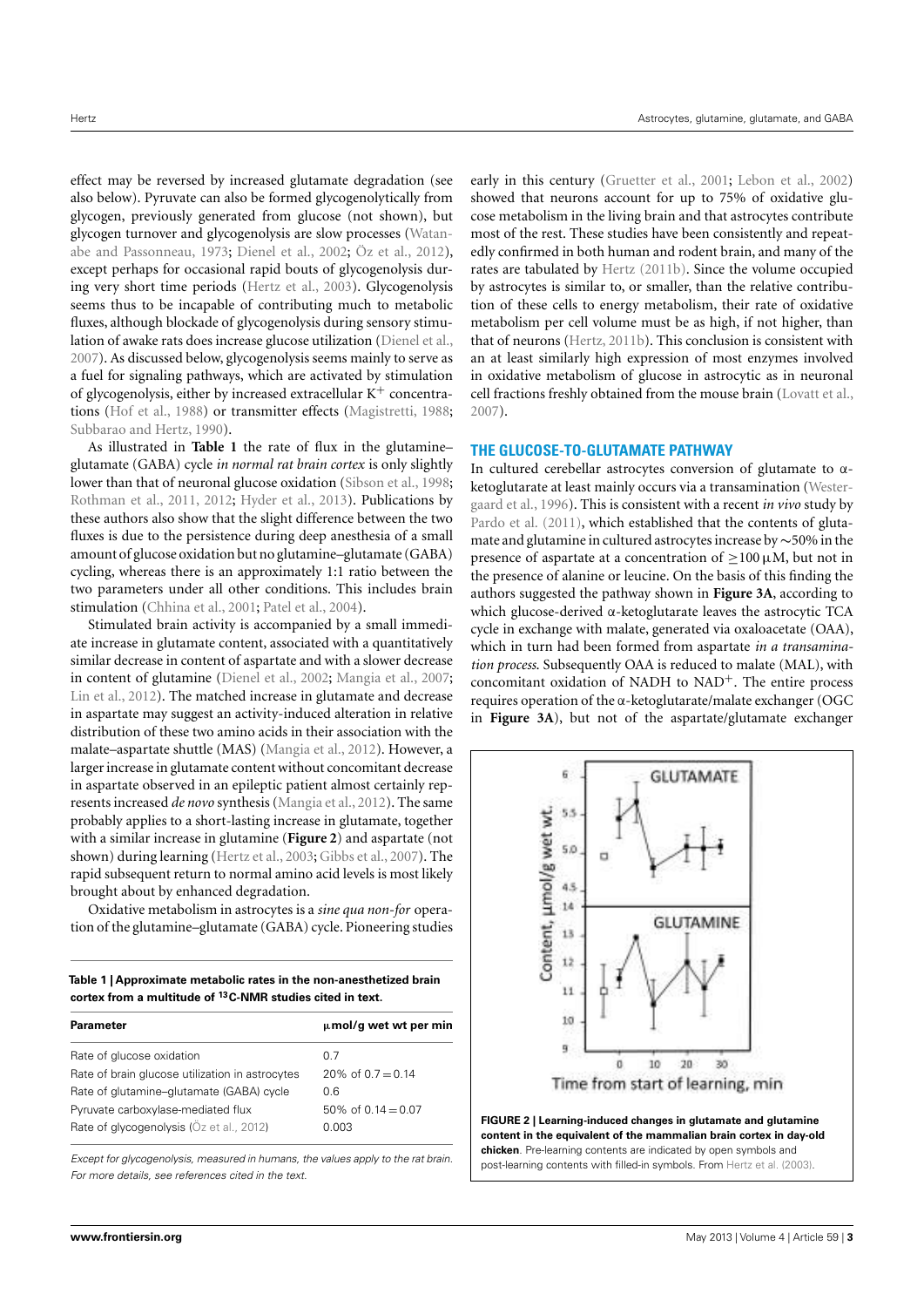

<span id="page-3-0"></span>**FIGURE 3 | (A)** Cartoon describing metabolic pathway from pyruvate to glutamate/glutamine in astrocytes, as suggested by [Pardo et al.](#page-14-16) [\(2011\)](#page-14-16). Joint pyruvate carboxylase and pyruvate dehydrogenase activation generates a "new" molecule of citrate as described above. Citrate-derived α-ketoglutarate exiting the mitochondrial membrane leaves the astrocytic TCA cycle and is transaminated with aspartate to form glutamate, with concomitant oxaloacetate (OAA) formation from aspartate. The mitochondrial exit of α-ketoglutarate occurs via the ketoglutarate/malate exchanger, generally acknowledged to be expressed in astrocytes, and the cytosolic malate with which is exchanged, is generated via NADH-supported reduction of aspartate-generated oxaloacetate. No aralar-requiring aspartate/glutamate exchanger (Slc1) activity is involved. **(B)** Proposed expansion by [Hertz](#page-13-2) [\(2011a\)](#page-13-2) of the model shown in **(A)**. The expanded model shows astrocytic production of glutamine (pathway 1), its transfer to glutamatergic neurons (without indication of any extracellular space, because there is no other function for extracellular glutamine than astrocyte-to-neuron transfer) and extracellular release as the transmitter

glutamate (pathway 2), and subsequent reuptake of glutamate and oxidative metabolism in astrocytes (pathway 3), with connections between pathways 1 and 3 shown as pathway 4. Biosynthesis of glutamine is shown in brown and metabolic degradation of glutamate in blue. Redox shuttling and astrocytic release of glutamine and uptake of glutamate are shown in black, and neuronal uptake of glutamine, hydrolysis to glutamate, and its release is shown in red. Reactions involving or resulting from transamination between aspartate and oxaloacetate (OAA) are shown in green. Small blue oval is pyruvate carrier into mitochondria and small purple oval malate carrier out from mitochondria. AGC1, aspartate/glutamate exchanger, aralar; α-KG, α-ketoglutarate; Glc, glucose; Pyr, pyruvate; OGC, malate/α-ketoglutarate exchanger. It should be noted that (i) aralar activity is required initially for reversal of cytosolic NAD+/NADH changes occurring during the one oxidative process occurring during pyruvate formation, but subsequently not in astrocytes until the oxidation of glutamate, probably allowing rapid glutamate synthesis, and (ii) all reactions are stoichiometrically accounted for **(A**) From [Pardo et al.](#page-14-16) [\(2011\)](#page-14-16); **(B)** From [Hertz](#page-13-2) [\(2011a\)](#page-13-2).

AGC, in brain AGC1. On the basis of their own and previous immunocytochemical observations in brain tissue by themselves and others [\(Ramos et al.,](#page-14-17) [2003;](#page-14-17) [Berkich et al.,](#page-12-10) [2007\)](#page-12-10), [Pardo et al.](#page-14-16) [\(2011\)](#page-14-16) regarded this exchanger as absent or sparsely expressed in astrocytes because of deficient expression of aralar, a necessary component of AGC1.

Subsequently [Hertz](#page-13-2) [\(2011a\)](#page-13-2), suggested that (i) the reduction of oxaloacetate to malate was a necessary compensatory consequence of the reduction of  $NAD<sup>+</sup>$  to NADH during the one oxidative process during glycolysis (glyceraldehyde-3-phosphate to 1-3-biphosphoglycerate), without which normally no production of α-ketoglutarate can occur from glucose, and (ii) that aspartate, *formed from OAA in astrocytes when glutamate during its oxidation is transaminated to* α*-ketoglutarate*, *supplied the needed aspartate*, as illustrated in **[Figure 3B](#page-3-0)**. The latter suggestion required exit to the cytosol of mitochondrially located aspartate via the aralar-dependent AGC1 in the MAS. The involvement of the MAS during glutamate oxidation, but not during its synthesis (**[Figure 3A](#page-3-0)**) might contribute to the development of MAS-based alteration in glutamate/aspartate ratio during brain activation suggested by [Mangia et al.\(2012\)](#page-13-12). The suggestion of malate–aspartate participation in **[Figure 3B](#page-3-0)** was felt to be justified by the finding by [Lovatt et al.](#page-13-17) [\(2007\)](#page-13-17) of equal expression of mRNA for aralar, determined by microarray analysis, in freshly isolated astrocytes and neurons. Moreover, it was calculated (based on data by [Berkich](#page-12-10) [et al.,](#page-12-10) [2007\)](#page-12-10) that the aralar expression found by [Pardo et al.](#page-14-16) [\(2011\)](#page-14-16) sufficed to produce enough aralar for the proposed model to function, although malate–aspartate cycle activity needed for synthesis of α-ketoglutarate at the beginning of the process increase demands. Equally high levels of mRNA aralar expression is astrocytes were later confirmed, *and its protein expression* (**[Figure 4](#page-4-0)**) shown in freshly separated astrocytes and neurons from isolated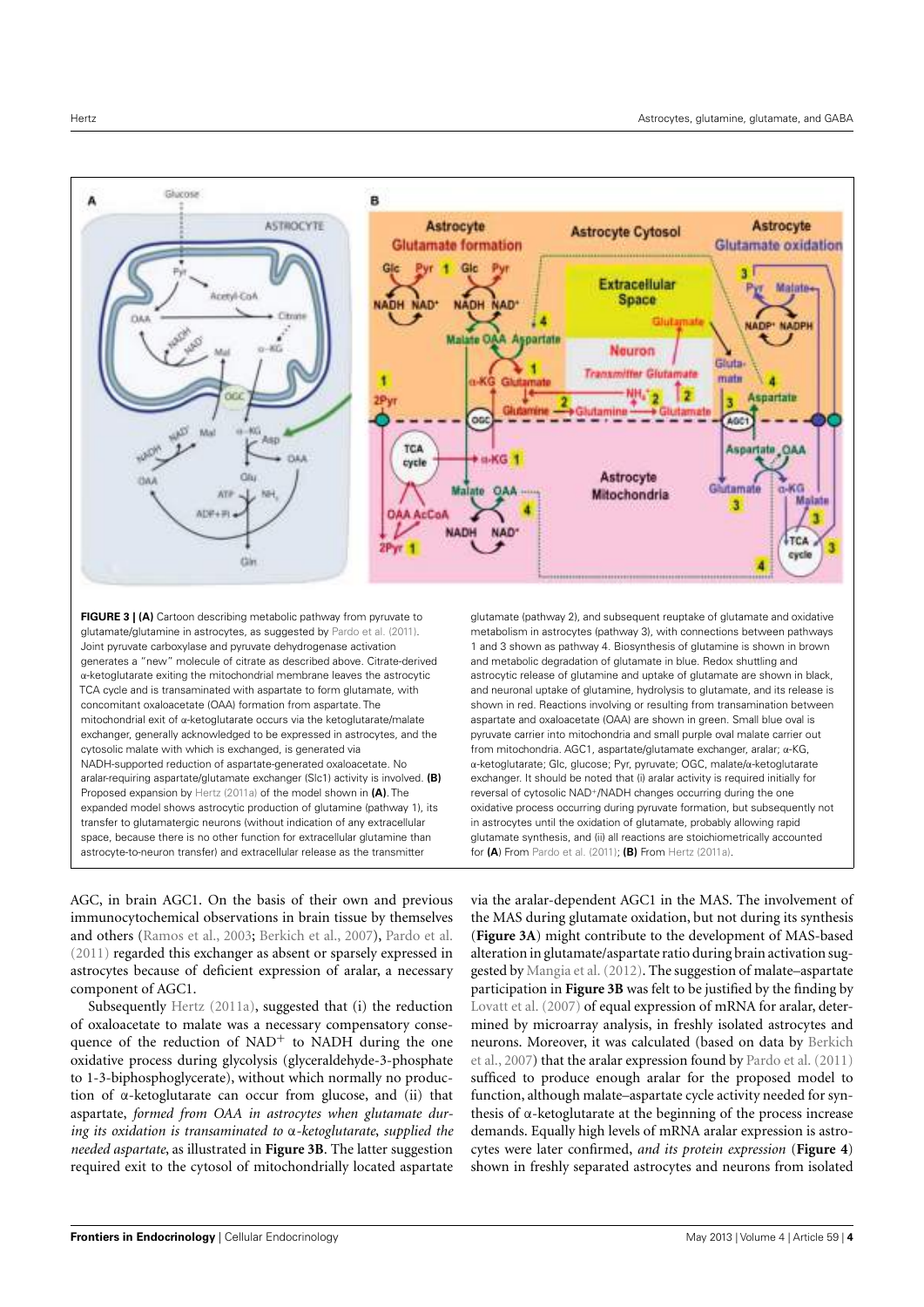<span id="page-4-0"></span>

cell fractions [\(Li et al.,](#page-13-18) [2012b\)](#page-13-18). The separation procedure used selects astrocytes indiscriminately, but among neurons it mainly isolates glutamatergic projection neurons. These experiments also demonstrated *remarkably large differences in aralar expression in young and mature animals*. This finding was replicated in cultured astrocytes, whereas homogeneous neuronal cultures are too short-lived to provide meaningful results.

The model suggested in **[Figure 3B](#page-3-0)** is consistent with the important  $^{13}$ C labeling data in the study by [Pardo et al.](#page-14-16) [\(2011\)](#page-14-16) in young aralar<sup>-/-</sup> animals, showing incorporation of  $[^{13}C]$ glucose into glutamate but not into glutamine. This is because the absence of aralar does not exclude mitochondrial glutamate synthesis, especially if a substantial amount of α-ketoglutarate is supplied from non-glucose source in these young animals. However, in aralar<sup>-/−</sup> animals de-amidation of glutamine *in neurons* may be impaired as will be discussed below, which may prevent glutamine synthesis in astrocytes.

Formation of glutamate from glucose requires glycogenolysis, both in the intact chicken brain [\(Gibbs et al.,](#page-13-13) [2007\)](#page-13-13) and in cultured astrocytes [\(Sickmann et al.,](#page-15-12) [2009\)](#page-15-12). Absence of glycogen phosphorylase in oligodendrocytes [\(Richter et al.,](#page-14-18) [1996\)](#page-14-18) therefore is a powerful argument against functioning pyruvate carboxylase activity in oligodendrocytes. The rate of glycogenolysis in brain (**[Table 1](#page-2-0)**) is not high enough that pyruvate derived from glycogen could be used by the astrocytes as the sole source of pyruvate for carboxylation. Most, although probably not all glucose oxidation in astrocytes proceeds via glutamate formation, astrocytes account for 20% of total glucose oxidation rate, or  $0.14 \mu$ mol/g per min (in the rat), and one half of glutamate formation  $(0.07 \,\mu\text{mol/g}$  per min) occurs *via* pyruvate carboxylation (with the other one half mediated by PDH). This exceeds the rate of glycogenolysis by at

least 10 times. Rather, as in the case of other astrocytic processes requiring activation of specific signaling pathways [\(Xu et al.,](#page-15-13) [2013\)](#page-15-13), glycogenolysis seems to be required for signaling processes needed to activate pyruvate carboxylase activity. Glycogenolysis is stimulated by even very small increases in extracellular  $K^+$  concentrations above their normal level [\(Hof et al.,](#page-13-8) [1988\)](#page-13-8), and in astrocyte cultures pyruvate carboxylation is increased by an elevation of the K <sup>+</sup> concentration in the medium [\(Kaufman and Driscoll,](#page-13-19) [1993\)](#page-13-19). Pyruvate carboxylation at least in other cell types [\(Garrison and](#page-13-20) [Borland,](#page-13-20) [1979\)](#page-13-20) is also stimulated by noradrenaline, as is astrocytic glycogenolysis [\(Magistretti,](#page-13-9) [1988;](#page-13-9) [Subbarao and Hertz,](#page-15-9) [1990\)](#page-15-9). This does not mean that a very brief increase in glutamate content, as shown in **[Figure 2](#page-2-1)** might not, at least partly, be derived from glycogen, which showed a simultaneous precipitous and large fall [\(Hertz](#page-13-7) [et al.,](#page-13-7) [2003\)](#page-13-7).

Formation of glutamine from glutamate in the astrocytic cytosol is in agreement with the astrocyte-specific expression of glutamine synthetase [\(Norenberg and Martinez-Hernandez,](#page-14-10) [1979\)](#page-14-10), with probable lack of expression in oligodendrocytes confirmed by [Derouiche](#page-12-6) [\(2004\)](#page-12-6). In cultured astrocytes reduced function of the glutamine synthetase after administration of its inhibitor, methionine sulfoximine (MSO), causes an increase in glutamate and aspartate formation, the latter probably reflecting increased glutamate oxidation, when glutamine synthesis is inhibited [\(Zwingmann et al.,](#page-15-14) [1998\)](#page-15-14). Increased content of aspartate in brain slices during MSO inhibition has also been shown by [Nicklas](#page-14-19) [\(1983\)](#page-14-19). Aspartate production by this route might under adverse conditions supplement the aspartate needed for transamination, when α-ketoglutarate is converted to glutamate (**[Figures 3A,B](#page-3-0)**). Chronic infusion of MSO into rat hippocampus increases glutamate content, specifically in astrocytes, by almost 50%, but has remarkably little effect on glutamate in synaptic endings [\(Perez](#page-14-20) [et al.,](#page-14-20) [2012\)](#page-14-20). The animals develop seizures, and the authors suggested that the extracellular brain glutamate concentration had become increased, perhaps due to excessive release of glutamate and/or decreased extracellular clearance.

Glutamine can travel between gap-coupled astrocytes, and the distance it reaches increases during brain activation [\(Cruz](#page-12-11) [et al.,](#page-12-11) [2007\)](#page-12-11). Different transporters have been proposed to *direct* its transport from astrocytes to neurons, but it now appears well established that glutamine release occurs via the amino acid transporter SN1. This transporter is densely expressed in astrocytic processes abutting glutamatergic and GABAergic neurons [\(Boulland et al.,](#page-12-12) [2002\)](#page-12-12). Efflux through SN1 is increased by acidic extracellular pH and by increased intracellular Na<sup>+</sup> concentrations [\(Bröer et al.,](#page-12-13) [2002\)](#page-12-13). Uptake of  $Na<sup>+</sup>$  in astrocytes during re-accumulation of excess extracellular  $K^+$  from the extracellular space after neuronal excitation [\(Xu et al.,](#page-15-13) [2013\)](#page-15-13) might therefore increase glutamine release. Extracellular glutamine is taken up into neurons by SAT1,2 [\(Kanamori and Ross,](#page-13-21) [2006;](#page-13-21) [Blot et al.,](#page-12-14) [2009;](#page-12-14) [Jenstad et al.,](#page-13-22) [2009\)](#page-13-22). This topic is discussed in detail in the paper by Chaudhry et al. in this Research Topic.

Although not shown in **[Figure 3B](#page-3-0)** (for the sake of simplicity), the subsequent de-amidation of glutamine to glutamate appears to be somewhat complex, probably reflecting the subcellular localization of the phosphate-activated glutaminase (PAG). In cultured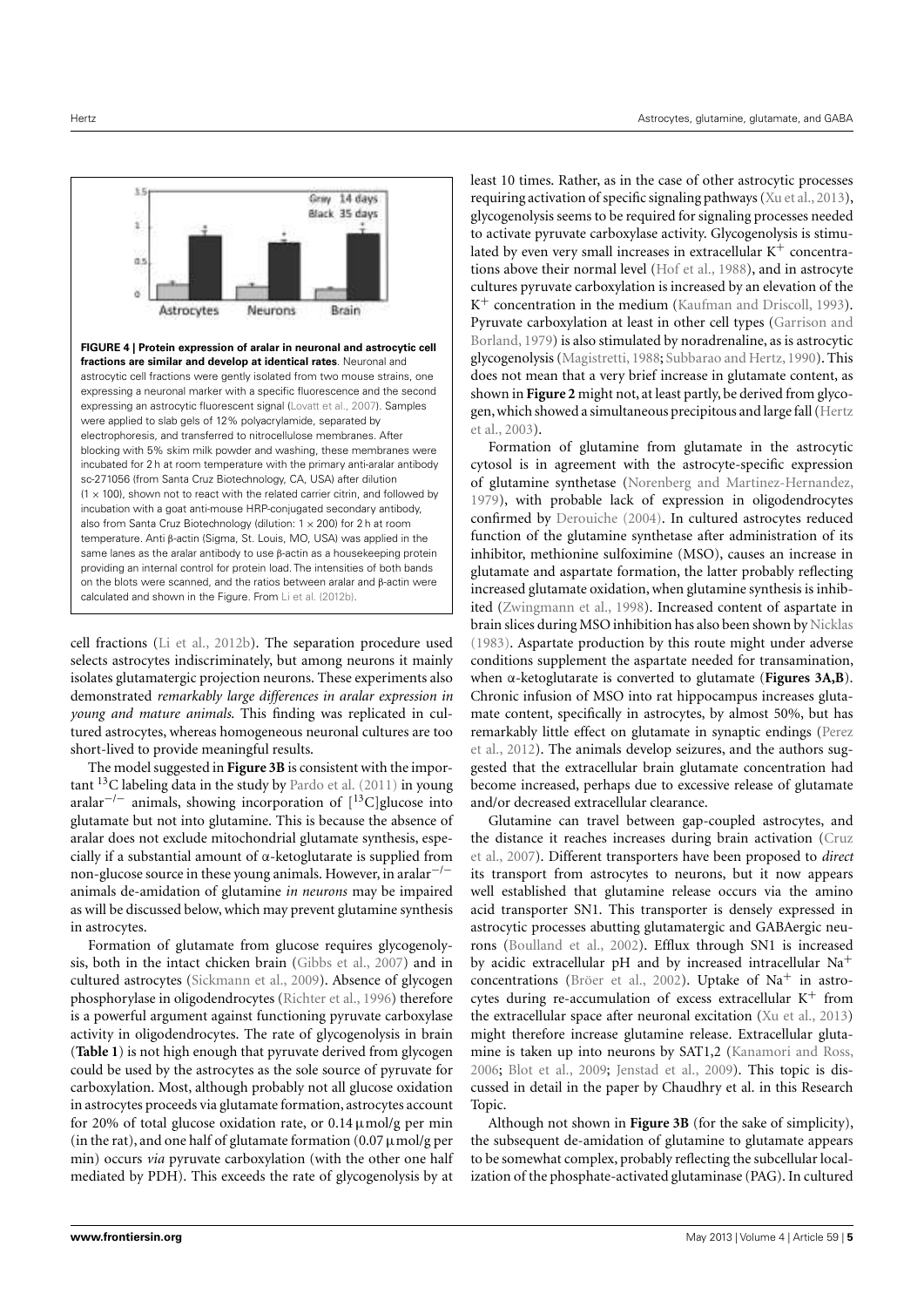

## <span id="page-5-0"></span>**FIGURE 5 | Metabolic pathway for conversion of glutamine to**

**glutamate in cultured cerebellar granule neurons**. Glutamine enters the intermembranaceus space from the cytosol (red arrow at bottom of Figure). Here glutamate is formed by phosphate-activated glutaminase (PAG), but instead of returning to the cytosol, it enters the mitochondrial lumen and is transaminated to aspartate, coupled with transamination of oxaloacetate (OAA) to α-ketoglutarate (α-KG). As in the malate–aspartate shuttle α-KG exits the mitochondrial membrane in exchange with incoming malate, and intramitochondrial malate is oxidized to oxaloacetate. The mitochondrially generated aspartate is the source of the cytosolic malate exchanging with α-KG after it has been transaminated to oxaloacetate and reduced to malate. Two transmitochondrial carriers are involved, (1) the glutamate/aspartate exchanger AGC1, shown by a red circle, which requires aralar [undisputed presence in neurons, except in the aralar<sup>-/−</sup> mice studied by [Pardo et al.](#page-14-16) [\(2011\)](#page-14-16), where glutamate synthesis may have been abrogated], and (2) the α-ketoglutarate/malate carrier (OGC), shown by a blue circle. As mentioned in the text this process is similar to that operating in the malate–aspartate shuttle, with the exception that glutamate in the latter originates in the cytosol, not in the mitochondrial intermembranaceus space. The interactions between oxaloacetate and malate must be coupled to conversion of NADH to NAD<sup>+</sup> in the cytosol and the reverse change in the mitochondria (top of Figure). This contributes to the quantitative correlation between glucose flux and glutamine/glutamate (GABA) cycle activity at different activity ranges. Modified from [Palaiologos et al.](#page-14-21) [\(1988\)](#page-14-21).

glutamatergic neurons inhibitor studies have suggested the pathway indicated in **[Figure 5](#page-5-0)** [\(Palaiologos et al.,](#page-14-21) [1988\)](#page-14-21). This Figure shows conversion of glutamine to glutamate by PAG, followed by a process similar to that occurring in the MAS, with the only exception that the glutamate molecule involved does not originate in the cytosol, but from PAG-activated de-amidation of glutamine in the intermembranaceus space of the mitochondrion. This mechanism implies a concomitant mitochondrial reduction of NAD<sup>+</sup> to NADH, associated with malate oxidation to OAA, cytosolic oxidation of NADH to  $NAD^+$ , and reduction of oxaloacetate to malate. Evidence that a similar process occurs in freshly isolated mitochondria [\(Bak et al.,](#page-12-15) [2008\)](#page-12-15) and description of perhaps even more complicated processes in GABAergic neurons are discussed by Schousboe et al. in the present Research Topic.

 $NH<sub>4</sub><sup>+</sup>$  released during the glutaminase reaction (and/or the small amount of NH<sub>3</sub> present at physiological pH) may easily traverse the outer, permeable mitochondrial membrane to reach the neuronal cytosol. A large number of studies have attempted to investigate ammonia transport from here to the astrocytic cytosol, where it is needed for continuous glutamine production. Many of these have focused on potential amino acid shuttles, capable of mediating this transport, but a recent review by

[Rothman et al.](#page-14-13) [\(2012\)](#page-14-13) has shown too little transport capacity of these cycles in the brain *in vivo* to be entirely responsible for this function. This does not mean that they could not have a back-up function. This conclusion may re-focus attention on channel- and/or transporter-mediated contributions to efflux from neurons and influx into astrocytes [\(Benjamin,](#page-12-16) [1987\)](#page-12-16). A major ion extruder in neurons is the  $K^+$ –Cl<sup>−</sup> co-transporter KCC2 [\(Chamma et al.,](#page-12-17) [2012;](#page-12-17) [Löscher et al.,](#page-13-23) [2013\)](#page-13-23), and [Marcaggi](#page-14-22) [and Coles](#page-14-22) [\(2000\)](#page-14-22) has shown rapid ammonia exit from neurons in the bee retina via a co-transporter. Fittingly, in cultured astrocytes [Nagaraja and Brookes](#page-14-23) [\(1998\)](#page-14-23) showed that channel- and NKCC1 mediated  $\mathrm{NH}_4^+$  uptake together accounted for an uptake, which was similar in magnitude to the glutamate uptake in similar cultures. At 1 mM extracellular NH4Cl it amounted to 30 nmol/mg protein per min, which *in vivo* (100 g protein/g wet wt.) would equal 3µmol/g wet wt per min, or about one half of the *in vivo* rate of the glutamine–glutamate (GABA) cycle (**[Table 1](#page-2-0)**). At the same time the cytosol became acidic. Reversal of intracellular acidosis by NHE1 and NBCe1 acid extruders [\(Song et al.,](#page-15-15) [2008,](#page-15-15) [2012\)](#page-15-16) would create extracellular acidosis, stimulating SN1-mediated glutamine release.  $Na^+, K^+$ -ATPase activity is required both to support NKCC1 function, since NKCC1 operates as a secondary active transporter supported by  $Na^+, K^+$ -ATPase-generated ion gradients, and to maintain conditions allowing inward channelmediated  $NH<sub>4</sub><sup>+</sup>$  transport. Inhibition of glutamine formation and retention in rat brain slices by ouabain [\(Benjamin,](#page-12-16) [1987\)](#page-12-16) might therefore result from impairment of channel and transporter activity.

Regardless of detailed mechanisms involved, *ATP requirement for glutamine synthesis and ammonia uptake in astrocytes and for glutamine (or GABA) uptake in neurons makes neuronal transmitter supply from astrocytes an approximately two–three times more expensive process than neuronal production or uptake from the extracellular fluid would have been*.

## **RETURN AND RE-USE OF RELEASED GLUTAMATE**

It is well established that virtually all released transmitter glutamate is accumulated specifically into astrocytes by the two transporters GLAST (EAAT1) and Glt1 (EAAT2) [\(Danbolt,](#page-12-5) [2001\)](#page-12-5). Claims to the contrary can generally be discounted as due to artifacts, e.g., homo- or hetero-exchange with intracellular amino acids. There is also no doubt that intact brain tissue can oxidize glutamate. Brain slices show higher respiratory activity during incubation in a medium containing L-glutamate as the only substrate than in the absence of any substrate [\(Dickens and Greville,](#page-12-18) [1935;](#page-12-18) [Abadom and Scholefield,](#page-12-19) [1962\)](#page-12-19). Nevertheless, according to most authors [\(Lipsett and Crescitelli,](#page-13-24) [1950;](#page-13-24) [Ghosh and Quastel,](#page-13-25) [1954\)](#page-13-25) rodent brain slices incubated with l-glutamate show a lower rate of oxygen consumption than during incubation with glucose alone. These findings are consistent with glutamate being a metabolic substrate that can be utilized by some, but not all cells, in the tissue. A recently demonstrated ability of glutamate to decrease the rate of glucose oxidation in incubated rat hippocampi [\(Torres](#page-15-17) [et al.,](#page-15-17) [2013\)](#page-15-17) is reproduced in **[Figure 6](#page-6-0)** and shows that oxidation of glutamate can supply energy supporting not only the increased demand created by its own uptake (e.g., [McKenna,](#page-14-5) [2012\)](#page-14-5), but also demands normally fueled by glucose oxidation. The relative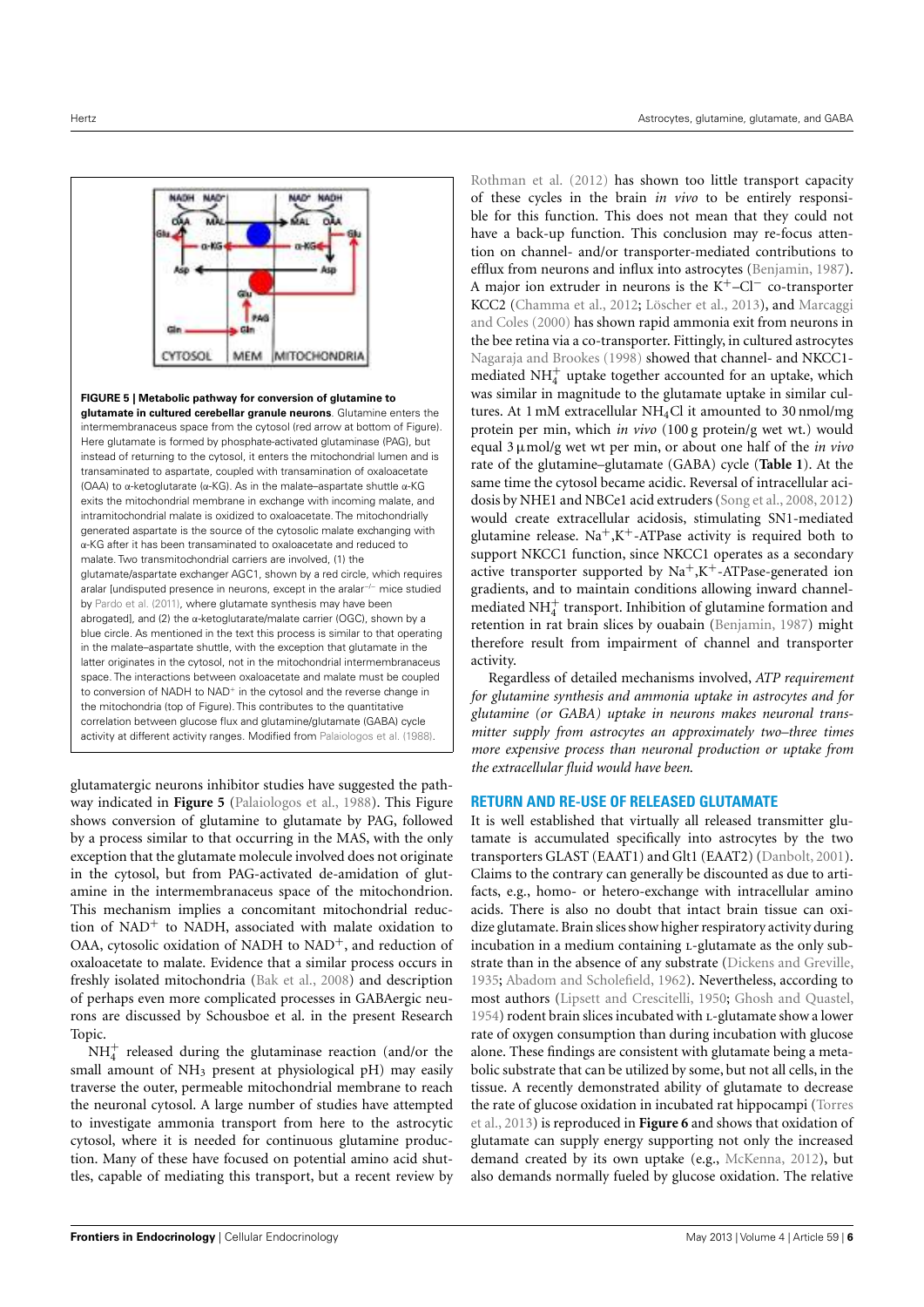provide the needed aspartate (**[Figure 3B](#page-3-0)**), but GDH-mediated αketoglutarate cannot. In contrast to glutamate oxidation via GDH, that by the aspartate transaminase also requires use of oxaloacetate, in the proposed model generated during glutamate production (labeled 4 close to the lower edge of **[Figure 3B](#page-3-0)**).

Patients suffering from temporal lobe epilepsy, with sclerotic astrocytes and neuronal loss, often display a combination of highly elevated extracellular glutamate concentrations, also interictally, interictal hypometabolism, reduced glutamine synthetase activity and greatly reduced glutamine formation from glutamate [\(Petroff](#page-14-26) [et al.,](#page-14-26) [2002a,](#page-14-26)[b;](#page-14-27) [Eid et al.,](#page-12-23) [2012\)](#page-12-23). As during chronic perfusion of normal animals with MSO [\(Perez et al.,](#page-14-20) [2012\)](#page-14-20), the interictal elevated glutamate may largely reflect higher cellular glutamate levels within astrocytes, probably due to chronic impaired glutamine synthetase function and perhaps also impaired oxidation, since neuronal number and volume is reduced much more than total tissue glutamate levels (D. L. Rothman, personal communication). It would be interesting actually to determine extracellular glutamate concentration in the animals treated by [Perez et al.](#page-14-20) [\(2012\)](#page-14-20), since [Exposito et al.](#page-12-24) [\(1994\)](#page-12-24) previously showed that *acute* intrastriatal administration of MSO decreases the extracellular glutamate concentration.

Glutamate synthesis and degradation in differently located astrocytes was envisaged to present a possible problem in the suggested interacting pathways of glutamate production and oxidation with its exclusive use of aspartate aminotransferase (**[Figure 3B](#page-3-0)**) rather than GDH [\(Hertz,](#page-13-2) [2011a\)](#page-13-2). It was discussed that trans-astrocytic transport of co-factors and metabolites and lactate formation may alleviate this problem, but this may not always be sufficient, and lack of GABA return, and thus oxidation, in astrocytes will aggravate the situation. Pronounced expression in non-synaptic mitochondria of both AOAA- and non-AOAA-sensitive glutamate oxidation pathways (**[Table 2](#page-7-0)**) may suggest a back-up function of the GDH. This would be consistent with the findings by [Balazs](#page-12-22) [\(1965\)](#page-12-22) and [Wysmyk-Cybula](#page-15-18) [et al.](#page-15-18) [\(1991\)](#page-15-18) that transaminase-dependent glutamate oxidation accounted for most, but not all, glutamate oxidation. However, in GDH 1 knock-out mice (only humans express GDH 2) most functions, except the already mentioned reduced glutamate oxidation in cultured astrocytes, are remarkably intact [\(Frigerio et al.,](#page-12-21) [2012\)](#page-12-21). This applies to synaptic activity and long-term potentiation (LTP), an observation which may exclude that GDH in intact tissue should be essential for glutamate oxidation in astrocytes. However, glutaminase activity, glutamine content, and expression of the two astrocytic transporters Glt1 and GLAST were moderately increased in the knock-out animals. These alterations are consistent with, but do not prove, that glutamate production is rendered slightly more difficult, but certainly not abolished, when GDH is silenced.

Based on the sum of cited evidence it appears reasonable to suggest initiation of glutamate oxidation by transamination as the default pathway, but participation of GDH may occur in situations when an insufficient match between glutamate biosynthesis and degradation is not possible because of different rates, too long distances between biosynthesis and degradation sites, or prevailing conditions *in vitro*. The ability of the transaminasemediated pathway to provide aspartate for glutamate synthesis

In astrocyte cultures [\(Eriksson et al.,](#page-12-20) [1995;](#page-12-20) [Hertz and Hertz,](#page-13-26) [2003\)](#page-13-26) L-glutamate is an excellent substrate for oxidative metabolism. The observation by [Yu et al.](#page-15-5) [\(1982\)](#page-15-5) that glutamate oxidation is insensitive to the transamination inhibitor AOAA and therefore initiated by GDH activity has been confirmed by virtually all authors with the exception of [Hutson et al.](#page-13-27) [\(1998\)](#page-13-27). However, this *in vitro* observation may not be valid for the brain *in vivo*, and in glutamate-dehydrogenase knockout mice glutamate oxidation, determined in astrocyte cultures is reduced, but absolutely not abolished [\(Frigerio et al.,](#page-12-21) [2012\)](#page-12-21). Moreover, glutamate-dehydrogenase-mediated glutamate oxidation disagrees with the observation by [Balazs](#page-12-22) [\(1965\)](#page-12-22) that in brain mitochondria by far most of the glutamate conversion to αketoglutarate is catalyzed by the aspartate aminotransferase, an observation confirmed in both synaptic and non-synaptic mitochondria by [Berkich et al.](#page-12-10) [\(2007\)](#page-12-10). These observations raise the question whether lack of some of the many mechanisms regulating GDH activity [\(McKenna,](#page-14-24) [2011;](#page-14-24) [Li et al.,](#page-13-28) [2012a\)](#page-13-28) may not function in isolated mitochondria,or whether use of isolated astrocytes without the possibility of metabolic interactions between glutamate synthesis ad glutamate oxidation may have caused the GDH dependency (see also below). Observations by [Wysmyk-](#page-15-18)[Cybula et al.](#page-15-18) [\(1991\)](#page-15-18) in freshly isolated cerebral astrocytes and by [Rao and Murthy](#page-14-25) [\(1993\)](#page-14-25) in isolated cerebellar astrocytes that glutamate oxidation is mainly transaminase-dependent, support the latter conclusion. Additional support may be provided by the stimulation of glutamate *production* by aspartate shown by [Pardo](#page-14-16) [et al.](#page-14-16) [\(2011\)](#page-14-16), since transactivation during glutamate *oxidation* can

<span id="page-6-0"></span>low rates of apparent glucose oxidation in such experiments is well known, partly due to the incubation *in vitro* and partly to the late turns of the TCA cycle during which some the labeled atoms are oxidized. Although it may be doubtful if glutamate oxidation is *necessary* metabolically, it may be functionally very important for complete disposal of glutamate in the brain *in vivo*, with continuous glutamate *de novo* synthesis and degradation and paucity/absence of other disposal or dilution routes.

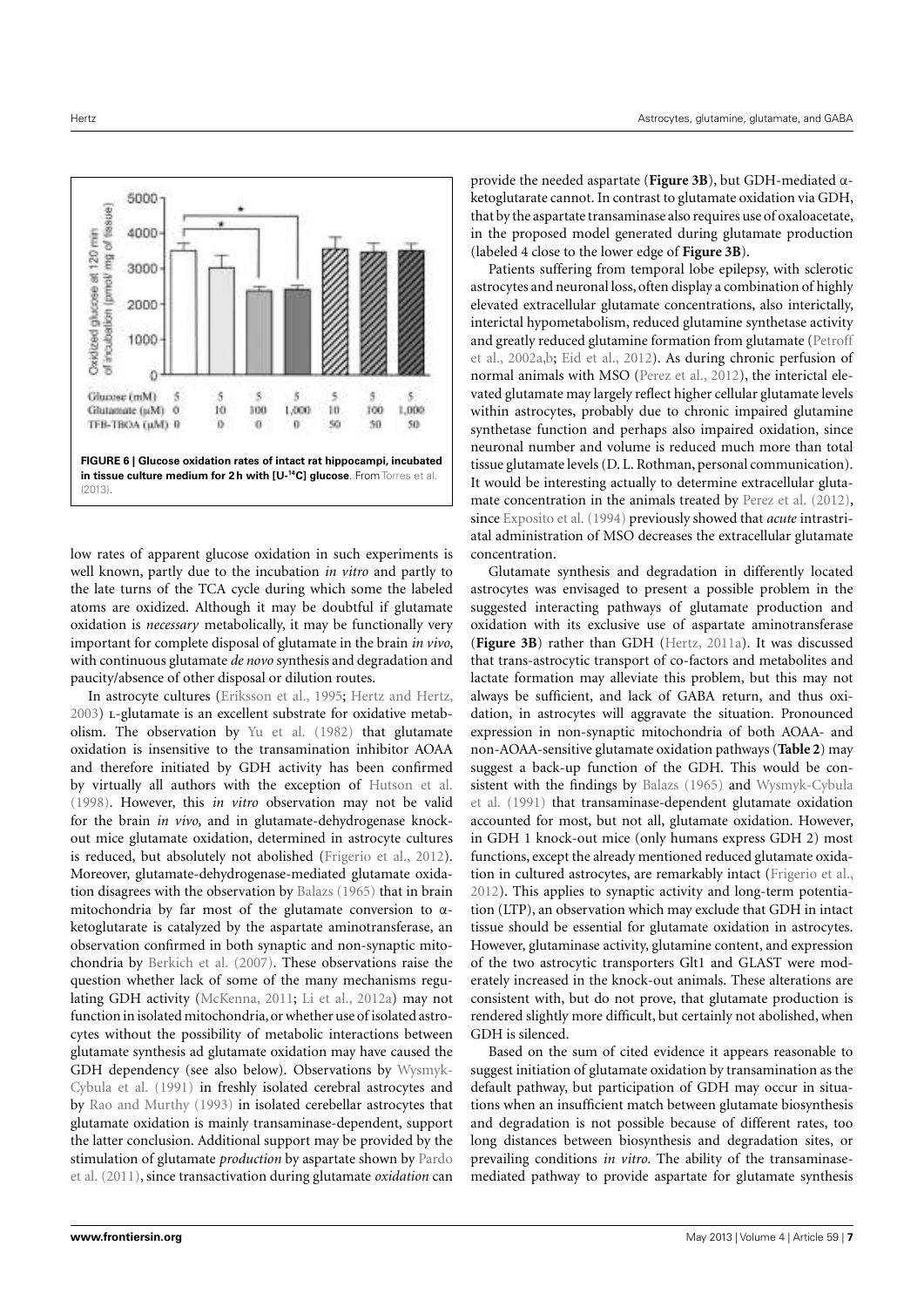|                             | High-affinity Km (mM) | High-affinity V max<br>$(\mu \text{mol } O_2/\text{min per g})$ | Low-affinity Km (mM) | Low-affinity V max<br>$(\mu \text{mol } O_2/\text{min per g})$ |
|-----------------------------|-----------------------|-----------------------------------------------------------------|----------------------|----------------------------------------------------------------|
| $Glutamate + malate$        | 0.26                  | 3.75                                                            |                      | 7.65                                                           |
| $Glutamate + malate + AOAA$ | 0.19                  | 2.45                                                            |                      |                                                                |

<span id="page-7-0"></span>**Table 2 | Oxygen consumption rates as indications of kinetics of glutamate-dehydrogenase and aspartate–glutamate transferase activities in non-synaptic mitochondria from the rat.**

From [Lai and Clark](#page-13-29) [\(1976\)](#page-13-29).

is a strong argument for its function, and the increased aspartate content in brain slices after administration of MSO found by [Perez et al.](#page-14-20) [\(2012\)](#page-14-20) might partly reflect a decreased glutamate oxidation. In addition to the pathway suggested in **[Figure 3A](#page-3-0)**, [Hutson et al.](#page-13-27) [\(1998\)](#page-13-27) has proposed a different pathway for aspartate transaminase-mediated glutamate oxidation. This model relies on many complex interactions, including branched chain amino acid cycling, but [Rothman et al.](#page-14-13) [\(2012\)](#page-14-13) concluded that it would be able to function in the mammalian brain *in vivo*, since *in vivo* data showed high enough fluxes and enzyme expression levels for this to be possible.

The total of four conversions of  $NAD<sup>+</sup>$  to  $NADH$  in the joint glutamate synthesis/oxidation process suggested [two in astrocytes during the production of α-ketoglutarate and one during glutamate oxidation (**[Figure 3B](#page-3-0)**), together with one in neurons (**[Figure 5](#page-5-0)**)] may explain the close to 1:1 ratio between rates of glucose oxidation and of glutamine/glutamate (GABA) cycle flux. The repeated  $NAD^{+}/NADH$  conversions also suggest much more complicated and repeated oxidation/reduction responses in brain cortex during neuronal and astrocytic activities than previously considered (e.g., [Kasischke et al.,](#page-13-30) [2004\)](#page-13-30). It was also mentioned above that *over 80% of neuronal oxidative ATP production is coupled to neuronal signaling even in the absence of specific stimulation* [\(Rothman et al.,](#page-14-6) [2011\)](#page-14-6). What is peculiar, though, is that three of the four NAD<sup>+</sup>/NADH conversions occur in astrocytes. The initial formations of α-ketoglutarate from glucose do require malate–aspartate cycle activity, but there seem to be agreement that only 15–20% of glutamine–glutamate (GABA) cycle activity is connected with *de novo* synthesis of glutamate. Could glutamate destined for oxidation and for glutamine synthesis be segregated, and the pathways suggested in **[Figure 3A](#page-3-0)** apply only to the former? This question makes it so important to determine the pathway(s) for glutamate degradation not only in isolated astrocytes but also in intact brain tissue (see papers by McKenna and by Whitelaw and Robinson in this Research Topic). Would studies of metabolism of labeled glutamate (with appropriate receptor antagonists) at least in brain slices be useful? Also, could glutamate conversion to α-ketoglutarate be catalyzed by aspartate aminotransferase in one potential subfraction and by GDH in the other? These are critical questions. Finally, even if virtually all glutamate is oxidized in astrocytes, pyruvate formed from malate could be converted to lactate and transferred to neurons, but most evidence does not support lactate transfer from astrocytes to neurons. Nevertheless, astrocytes do contribute energetically to glutamine, glutamate, and GABA homeostasis (by uptake and glutamine synthesis) to a similar degree as neurons (cellular uptake and vesicular accumulation of glutamate and GABA). The same is

the case for clearance of excess extracellular  $K^+$  (astrocytic uptake followed by release and neuronal uptake after extracellular  $K^+$ clearance, and they seem even to be responsible for the postexcitatory undershoot in extracellular  $K^+$  concentration [\(Hertz](#page-13-31) [et al.,](#page-13-31) [2013\)](#page-13-31). Since glutamate is the major excitatory transmitter, its release will cause efflux of neuronal  $K^+$ , followed by extracellular K <sup>+</sup> clearance and, after extensive stimulation, also post-excitatory undershoot in extracellular  $K^+$  concentration. Thus, glutamatemediated,  $K^+$ -associated excitatory activity may increase astrocytic energy demands as much as neuronal. One may wonder (i) if this dual uptake (and thus double metabolic billing), apparently of both glutamate and  $K^+$  is the major reason for the extremely high energy metabolism in brain, and (ii) whether signaling possibilities especially exist during transport through the astrocytic syncytium.

## **RETURN AND RE-USE OF RELEASED GABA**

Although GABA contributes at most 10–20% of fluxes in the glutamine–glutamate (GABA) shuttle, GABAergic signaling is essential in the regulation of endocrine functions and in brain information processing. It is therefore an important question whether oxidation of GABA in astrocytes might also be associated with the biosynthetic pathway. Pathways for such a potential interaction are suggested in **[Figure 7](#page-8-0)**. The synthetic pathway is identical to that for glutamate up till GABA formation from glutamate, which is discussed by Schousboe et al. in this Research Topic. During metabolism the most uncertain point is how GABA enters the mitochondrion. The model suggests an exchange with glutamate, but no mitochondrial GABA/glutamate exchanger is known in mammalian cells, although an exchanger has been demonstrated in plants [\(Michaeli et al.,](#page-14-28) [2011\)](#page-14-28), and the cell membrane of prokaryotes (which have no mitochondria) express a glutamate– GABA exchanger, GadC [\(Ma et al.,](#page-13-32) [2012\)](#page-13-32). After its mitochondrial exit cytosolic glutamate follows a similar pathway as during glutamate oxidation. The relatively low content of glutamate in astrocytes [\(Storm-Mathisen and Ottersen,](#page-15-19) [1983;](#page-15-19) [Storm-Mathisen](#page-15-20) [et al.,](#page-15-20) [1992\)](#page-15-20), and thus also in astrocytic mitochondria, will not be affected, because mitochondrial glutamate is re-established via MAS-mediated uptake, initial transamination to α-ketoglutarate, coupled to transamination of oxaloacetate, and a second transamination coupled to GABA transaminase-mediated formation of SSA. The steps of GABA transaminations are conventional, as is its subsequent complete oxidation via succinate, malate, and pyruvate.

An increase in aspartate but a decrease in glutamate and glutamine contents and synthesis has been observed in brain cortex from 17-day-old succinic-semialdehyde dehydrogenase-deficient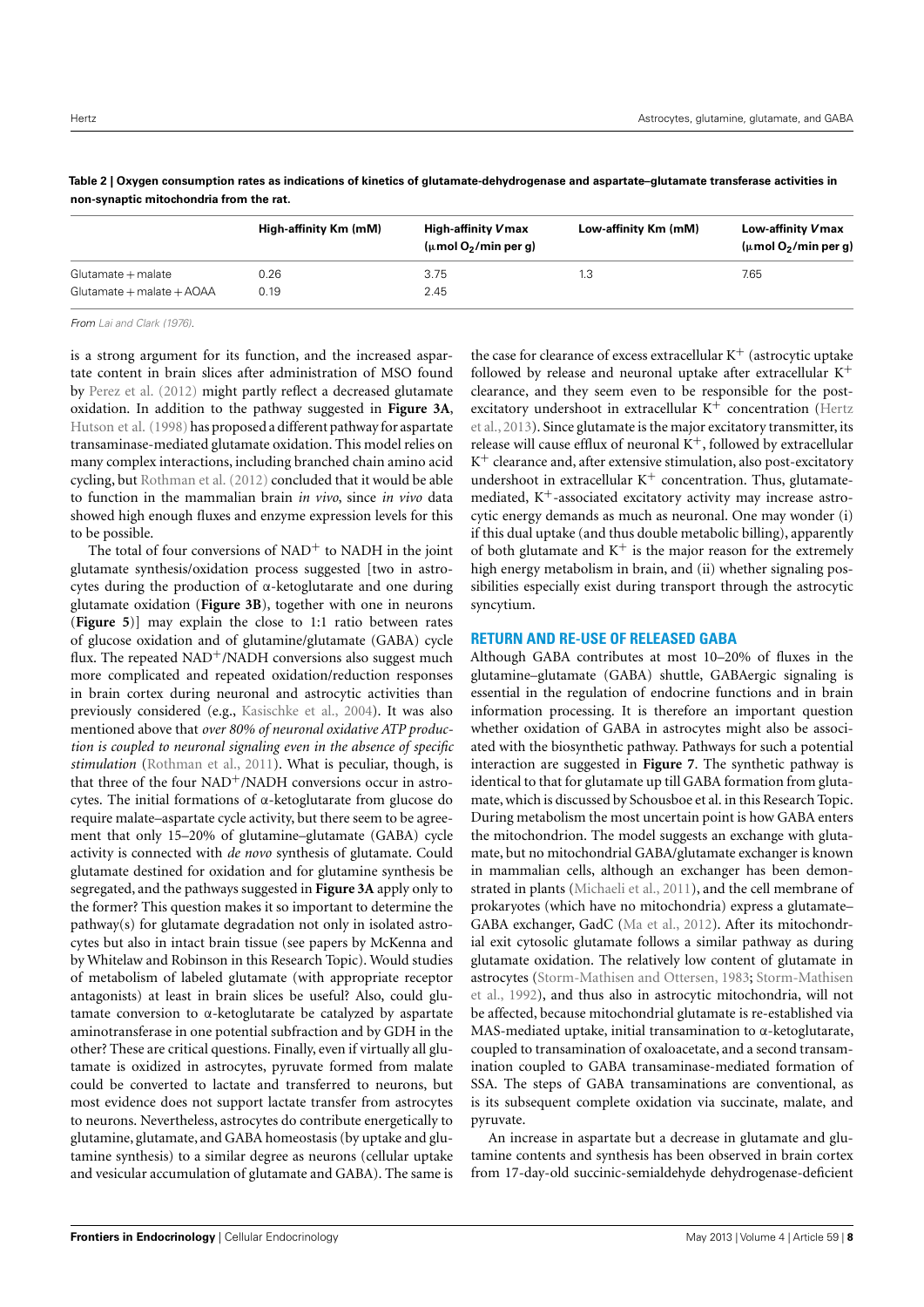

<span id="page-8-0"></span>**FIGURE 7 | Proposed model for cytosolic–mitochondrial trafficking associated with astrocytic production of glutamine (pathway 1), its transfer to GABAergic neurons (without indication of any extracellular space, because astrocyte-to-neuron transfer is the only major function for extracellular glutamine), neuronal GABA formation via glutamate (without details), and extracellular release as transmitter GABA (pathway 2), with subsequent reuptake of GABA and oxidative metabolism in astrocytes (pathway 3), and connections between pathways 1 and 3 shown as pathway 4**. Biosynthesis of glutamine is shown in brown and metabolic degradation of GABA in blue. GABA is suggested to enter the mitochondria in exchange with glutamate, although no such exchanger is presently known, and subsequently be transaminated to succinic-semialdehyde and oxidized to succinate. α-KG is initially used for the transamination, but later re-generated during metabolism of glutamate entering the mitochondria and metabolized as previously suggested for transmitter glutamate, with the mitochondrial malate extruder shown as a small purple oval. Redox shuttling and astrocytic release of glutamine and uptake of GABA are shown in black, and neuronal uptake of glutamine, followed by GABA formation and release in red. Reactions involving or resulting from transamination between aspartate and oxaloacetate (OAA) are shown in green. Note that (i) aralar activity is required not only for the initial production of each of two molecules of pyruvate (light blue oval in pathway 1), but also during the re-entry of glutamate into the TCA cycle and for the final entry of pyruvate into the mitochondria (light blue oval in pathway 3), (ii) all reactions are stoichiometrically accounted for, although only when GABA synthesis and oxidation are integrated. AGC1, aspartate/glutamate exchanger, aralar; α-KG, α-ketoglutarate; Glc, glucose; Pyr, pyruvate; OGC, malate/α-ketoglutarate exchanger.

mice together with a pronounced decrease (40%) in glutamine synthetase expression, whereas GABA production was virtually unaffected [\(Chowdhury et al.,](#page-12-25) [2007b\)](#page-12-25). From **[Figures 3A,B](#page-3-0)** follows that reduction of glutamate production, including initial transamination from α-ketoglutarate might explain both the increase in aspartate content and the reduced glutamine synthetase expression. On the other hand deficient GABA transamination should decrease aspartate production in the return route. Although degradation-synthesis coupling would be consistent with **[Figures 3A,B](#page-3-0)**, it is also unexplained why metabolism of GABA should be so important for glutamate production, since GABA in adult animals contributes so relatively little to the return flux toward astrocytes (V<sub>cvc</sub>). However, by necessity 17-day-old mice were used (the gene-deficient animals die around day 21). As will be discussed below, the glutamine–glutamate (GABA) cycle is not fully developed in these immature animals. Moreover, in rat

brain slices both GABA and glutamate uptake and release rates show very rapid and pronounced quantitative fluctuations during early development [\(Schousboe et al.,](#page-15-21) [1976\)](#page-15-21), and GABA fluxes may have been considerable in 16-day-old animals.

Metabolism of GABA along the pathway suggested in **[Figure 7](#page-8-0)** would eliminate a need for uptake of exogenous aspartate and its conversion to malate in astrocytes in an aspartate-dependent pathway model for GABA formation suggested by [LaNoue et al.](#page-13-33) [\(2007\)](#page-13-33). Such a pathway is not likely to operate, since aspartate itself must be synthesized in an astrocyte–neuron metabolic co-operation. Also, in contrast to glutamate, aspartate cannot sustain its own uptake in cultured astrocytes by oxidative metabolism [\(Peng et al.,](#page-14-29) [2001\)](#page-14-29), as it should have been able to do in order for the subsequent oxaloacetate-to-malate reduction suggested by [LaNoue et al.](#page-13-33) [\(2007\)](#page-13-33) to occur. These models were based on the assumption that astrocytes express no aralar. The repeated findings of aralar mRNA together with the additional demonstration of its protein expression in freshly isolated astrocytes probably mean that they can now be regarded as outdated.

# **HOW DOES THE BRAIN MANAGE BEFORE THE DEVELOPMENT OF THE GLUTAMINE–GLUTAMATE (GABA) CYCLE?**

The strikingly slow development of full aralar expression in rat brain and isolated brain cells (**[Figure 4](#page-4-0)**) probably mainly reflects that gliogenesis in the rodent cerebral cortex is mainly postnatal [\(Altman,](#page-12-26) [1969b\)](#page-12-26). A glial cell population, predominantly containing astrocytes, expands in the rodent brain cortex during the first 3 weeks of postnatal development, largely by local division [\(Ge](#page-13-34) [et al.,](#page-13-34) [2012\)](#page-13-34). This is in contrast to a virtually completed neurogenesis at birth [\(Altman,](#page-12-27) [1969a;](#page-12-27) [Bhardwaj et al.,](#page-12-28) [2006\)](#page-12-28). [Mori](#page-14-30) [et al.](#page-14-30) [\(1970\)](#page-14-30) and [Schousboe](#page-14-31) [\(1972\)](#page-14-31) took advantage of the developmental difference between neurogenesis and gliogenesis to regard measured cell division in brain cortical tissue from postnatal day 6 and onward (by incorporation of label from  $[{}^{14}C]$ thymidine) as mainly reflecting formation of astrocytes. This appears justified, since simultaneous proliferation of oligodendrocytes and vascular cells probably contribute less to total volume in gray matter than astrocytes and may be less condensed time-wise. Both groups found similarly intense and virtually constant cell proliferation rate for slightly more than one subsequent week, followed by its abrupt termination around postnatal day 15 (**[Figure 8A](#page-9-0)**). The cell proliferation is accompanied by huge increases in brain weight and total DNA, also stopping around day 14 (**[Figure 8B](#page-9-0)**).

The postnatal gliogenesis is accompanied and followed by many biochemical alterations. As could be expected, the activity of core astrocyte-specific enzymes depend upon the formation of astrocytes, although some enzymes that later become astrocyte-specific are neuronal during early development. The activity of the pyruvate carboxylase is very low in 8-day-old rat brain and only reaches adult activity after >30 days [\(Wilbur and Patel,](#page-15-22) [1974\)](#page-15-22) (**[Figure 9](#page-9-1)**). A fivefold higher pyruvate carboxylase activity in adult mouse brain than in newborn mouse brain was confirmed by [Yu et al.](#page-15-6) [\(1983\)](#page-15-6), and [Yu](#page-15-3) [\(1984\)](#page-15-3), showed a 10- to 15-fold increase in the activity of this enzyme in astrocyte *cultures* between the ages of 1 and 3 weeks. This contrasts a much faster development of glutamate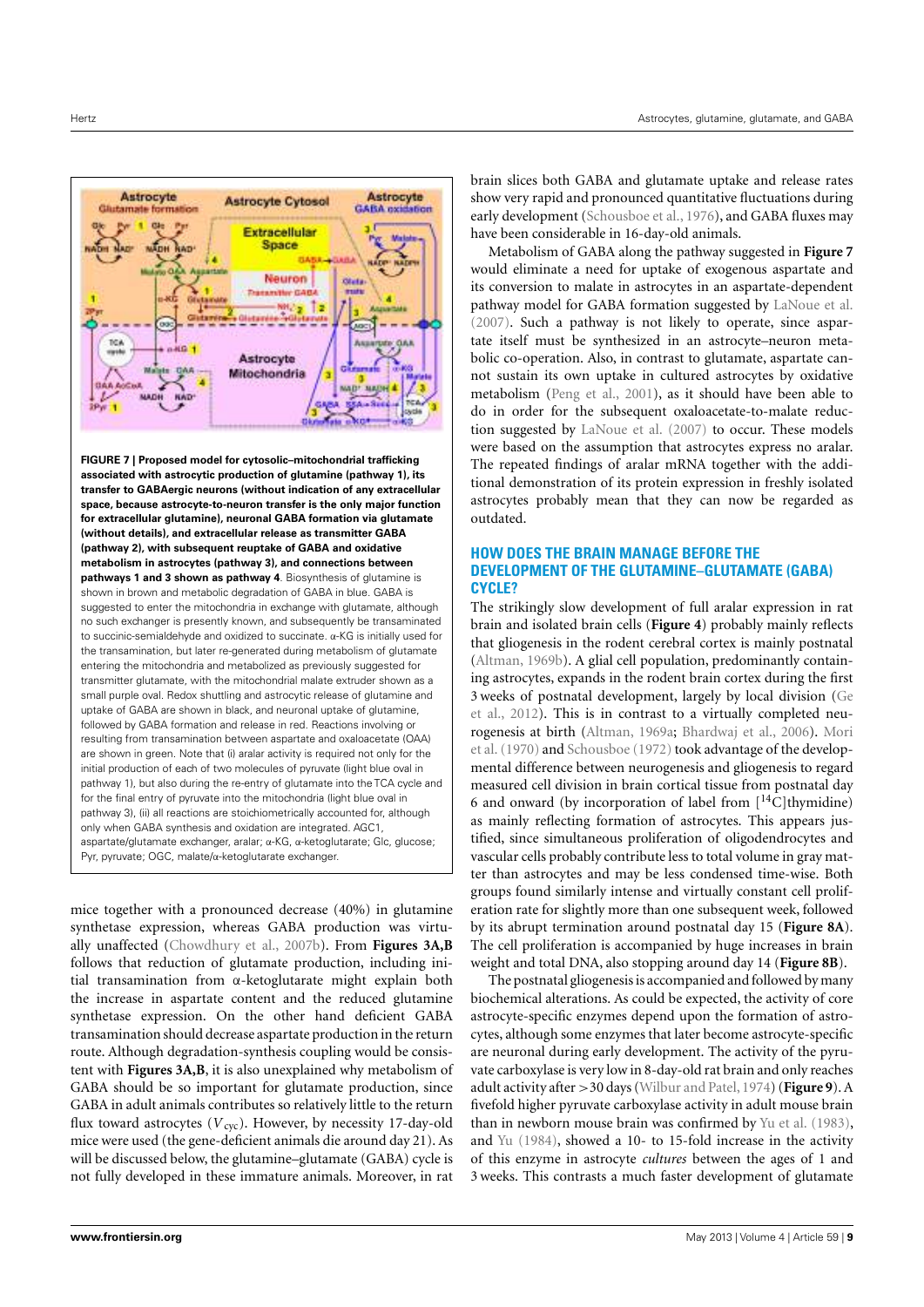<span id="page-9-0"></span>

<span id="page-9-1"></span>**FIGURE 9 | Decarboxylation of [l-14C]pyruvate by pyruvate dehydrogenase and the fixation of HCO**<sup>−</sup> **<sup>3</sup> by pyruvate carboxylase in rat brain homogenates obtained from animals of different ages between birth and adulthood.** From [Wilbur and Patel](#page-15-22) [\(1974\)](#page-15-22).

uptake in cultured astrocytes, which is quite pronounced, although not mature, in 1-week-old cultures (**[Figure 10A](#page-9-2)**). The activity of glutamine synthetase increases steeply during all the first 3 weeks of development both in *cultured* astrocytes and in brain *in vivo* [\(Hertz et al.,](#page-13-35) [1978c;](#page-13-35) [Patel et al.,](#page-14-32) [1982\)](#page-14-32). Glycogen content as well as activity of its degrading enzyme, glycogen phosphorylase, are low in brain at birth and increase during early postnatal development [\(Ferris and Himwich,](#page-12-29) [1946;](#page-12-29) [Folbergrová,](#page-12-30) [1995\)](#page-12-30).

The activities of many enzymes that are not specific for astrocytes also show drastic increases in activity during this period. This applies to glucose-metabolizing enzymes (e.g., hexokinase, aldolase, lactate dehydrogenase, phosphofructokinase, and PDH), which increase considerably in activity between the ages of ∼15 and ∼30 days [\(Takagaki,](#page-15-23) [1974;](#page-15-23) [Wilbur and Patel,](#page-15-22) [1974;](#page-15-22) [Land et al.,](#page-13-36) [1977;](#page-13-36) [Leong and Clark,](#page-13-37) [1984;](#page-13-37) – see also **[Figure 9](#page-9-1)**). Synaptic mitochondria mature earlier [\(Almeida et al.,](#page-12-31) [1995\)](#page-12-31) than non-synaptic mitochondria [\(Bates et al.,](#page-12-32) [1994\)](#page-12-32), and cytosolic malate dehydrogenase (MDHc), which operates in the MAS but not in the TCA cycle, matures much more slowly than mitochondrial malate



<span id="page-9-2"></span>dehydrogenase (MDHm), which functions both in the MAS (**[Figure 1](#page-1-0)**) and in the TCA cycle [\(Malik et al.,](#page-13-38) [1993\)](#page-13-38). Glutamatemetabolizing enzymes also show changes during the early postnatal period. Thus, the glutamate dehydrogenase activity falls between the ages of 2 and 3 weeks in astrocyte cultures, whereas that of aspartate aminotransferase increases [\(Hertz et al.,](#page-13-35) [1978c\)](#page-13-35). These observations point toward a slow postnatal development of the glutamine–glutamate (GABA) cycle, and perhaps decreased importance of GDH.

A three fourfold increase in cycle flux has been shown by  $^{13}$ C-NMR in rat brain cortex by [Chowdhury et al.](#page-12-4) [\(2007a\)](#page-12-4) between postnatal days 10 and 30, and energy metabolism in the glutamatergic and GABAergic neurons increased proportionately with cycle flux, leading to an ∼threefold increase in TCA cycle activity between postnatal days 10 and 30. Since, as was illustrated in **[Figure 8B](#page-9-0)**, the amount of respiring brain tissue also increases hugely, *total* rate of energy metabolism in the rat brain cortex must increase about 10 times within these 20 days. That a small amount of astrocytic activity did occur, even at day 10 is indicated by the finding of detectable, although low incorporation of label from the astrocyte-specific substrate acetate into glutamate and GABA. Thus, postnatal day 10 must be close to the beginning of neuronal–astrocytic interactions involved in the glutamine–glutamate (GABA) cycle. Re-analysis of the acetate data may allow determination of the developmental pattern also of astrocytic TCA cycle flux (D. L. Rothman and K. L. Behar,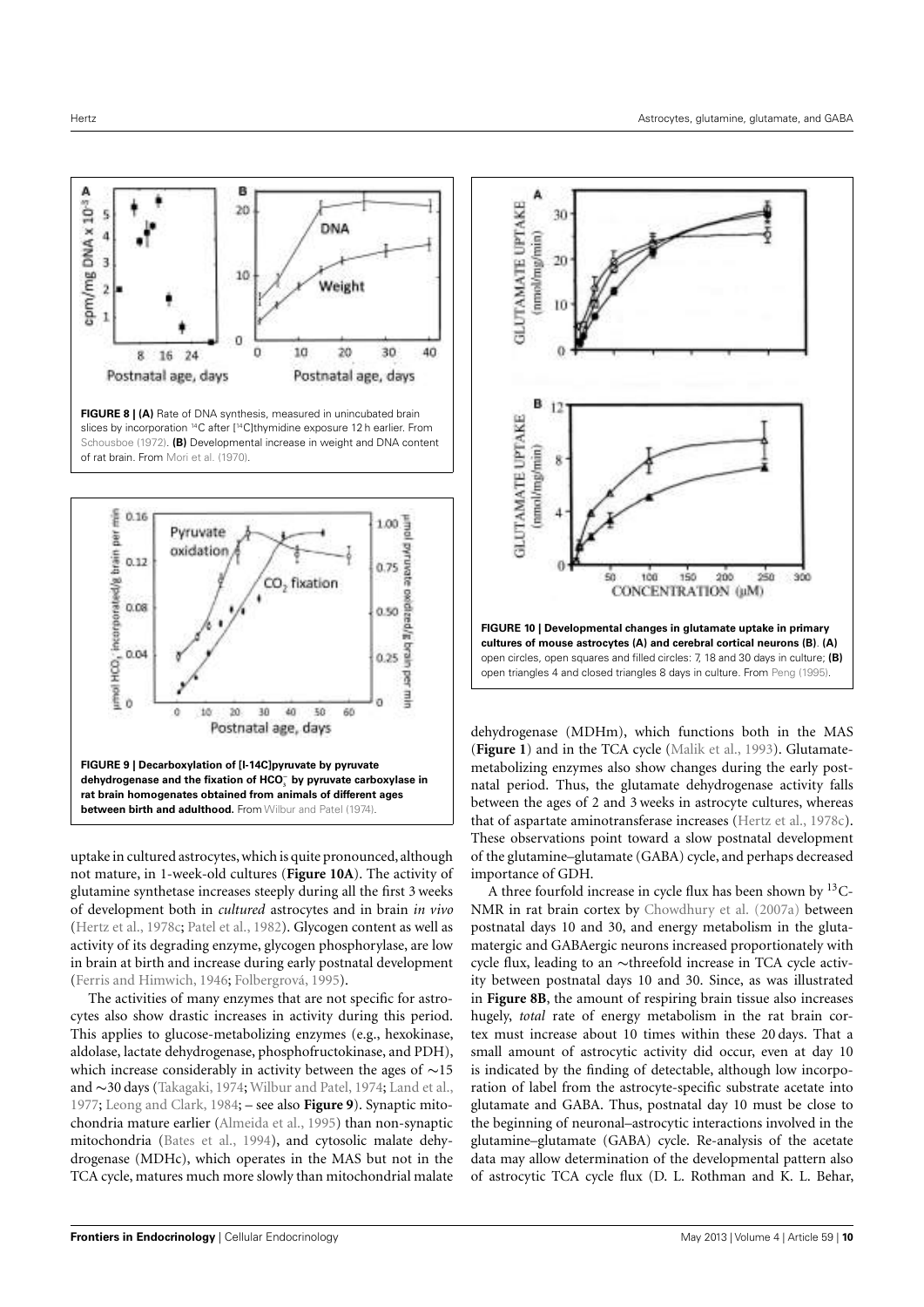personal communication). Measuring *rapid* incorporation of <sup>14</sup>C from glucose into amino acids in rat brain, which also is an indication of glutamine–glutamate (GABA) cycle function, at many different developmental stages, [Gaitonde and Richter](#page-12-33) [\(1966\)](#page-12-33) and [Patel and Balázs](#page-14-34) [\(1970\)](#page-14-34) had also found a sharp increase between postnatal days 10 and 20, and that a maximum was not reached until around postnatal day 25. Maximum metabolic compartmentation between glutamate and glutamine, another indicator of glutamine–glutamate cycle activity was not found until a few days later. Thus old-style biochemical studies and cutting-edge <sup>13</sup>C-NMR determinations have similarly identified the time period during which the glutamine–glutamate (GABA) cycle develops in

the rat to between postnatal days 10 and 30. Other aspects of TCA cycle function in brain are completed around postnatal day 15, indicated by maximum oxidative response in rat brain slices to stimuli at this age [\(Holtzman et al.,](#page-13-39) [1982\)](#page-13-39), and by sensory-evoked increases in brain glucose utilization *in vivo* by day 10 in barrel cortex [\(Melzer et al.,](#page-14-35) [1994\)](#page-14-35) and between days ∼13 to ∼18 in auditory and visual areas [\(Nehlig](#page-14-36) [and de Vasconcelos,](#page-14-36) [1993\)](#page-14-36). A functioning brain cortex is obviously working at that time, which is consistent with the completion of neurogenesis except at a few specific locations [\(Altman,](#page-12-27) [1969a\)](#page-12-27). This is also exemplified by active GABAergic signaling at early neonatal stages [\(Lauder et al.,](#page-13-40) [1986\)](#page-13-40), and glutamatergic activation of synchronized spike waves in 3–5-day-old rats [\(Seki et al.,](#page-15-24) [2012\)](#page-15-24). Astrocytes are among the targets of glutamatergic signaling, which plays a role during astrocytic differentiation [\(Oppelt](#page-14-37) [et al.,](#page-14-37) [2004;](#page-14-37) [Stipursky et al.,](#page-15-25) [2012;](#page-15-25) [Sun et al.,](#page-15-26) [2013\)](#page-15-26). Such an ontogenetic development from a purely neuronal nervous system to a neuronal–glial system also occurs during phylogenesis [\(Reichenbach and Pannicke,](#page-14-38) [2008\)](#page-14-38). It is generally accepted that mammalian brain function should be studied in mammals, but far too often tissues from rats or mice younger than 4 weeks are studied.

In the absence of pyruvate carboxylase activity during early postnatal development (**[Figure 9](#page-9-1)**) glutamate synthesis within the brain must be replaced by import of glutamate or a precursor. A relatively fast uptake of glutamine, glutamate, and GABA from the systemic circulation occurs across the blood-brain barrier at this age [\(Pardridge and Mietus,](#page-14-39) [1982;](#page-14-39) [Al-Sarraf et al.,](#page-12-34) [1997;](#page-12-34) [Al-Sarraf,](#page-12-35) [2002\)](#page-12-35), and it might be the source of neuronal amino acid transmitters. Also, during early postnatal development GLT1 is expressed in neurons [\(Shibata et al.,](#page-15-27) [1996\)](#page-15-27), although it later becomes astrocytespecific. Glutamate oxidation by neurons occurs at much higher rates during early development, when little if any glutamate can be metabolized by astrocytes. This is illustrated in **[Figure 10B](#page-9-2)**, showing a 50% reduction in rate of glutamate uptake in the glutamatergic cerebellar granule neurons between the ages of 4 and 8 days in culture [\(Peng,](#page-14-33) [1995\)](#page-14-33). Similarly, other accounts of neuronal ability to oxidize glutamate may reflect the young age of the neurons [\(Olstad et al.,](#page-14-40) [2007\)](#page-14-40).

The large increase in metabolic demand during the first postnatal month may partly reflect that instead of purely neuronal uptake of glutamate and GABA during very early postnatal development, virtually all glutamate and some GABA now becomes accumulated twice. The first uptake is of glutamate and GABA into astrocytes, where a large fraction is converted to glutamine in



<span id="page-10-0"></span>an energy-requiring process, and the second uptake is that of glutamine into neurons. However, this alone cannot explain a 10-fold increase in energy demand, and many other processes may also become very costly in energy. Thus,  $Na^+, K^+$ -ATPase-mediated uptake of  $K^+$  released during neuronal excitation into astrocytes seems also to precede neuronal re-accumulation of K<sup>+</sup> in *adult astrocytes and brain* (Xu et al., 2013). Since the astrocytic  $K^+$  uptake also depends on glycogenolysis-activated signaling (to facilitate  $Na<sup>+</sup>$  access to the Na<sup>+</sup>,K<sup>+</sup>-ATPase's Na<sup>+</sup>-sensitive site), it must also be absent in neonatal brain. Greatly increased growth and branching of *neuronal* processes also occur during the first year (Conel, cited by [Altman,](#page-12-36) [1967\)](#page-12-36), and synaptic density increases, in frontal gyrus peaking at 12–15 months of age (**[Figure 11](#page-10-0)**) and before or during adolescence decreasing to similar levels as in the newborn [\(Huttenlocher,](#page-13-41) [1979;](#page-13-41) [Huttenlocher and Dabholkar,](#page-13-42) [1997\)](#page-13-42).

Since the early postnatal rat brain functions well on the much smaller budget and without astrocytic participation in glutamate and GABA biosynthesis, one may ask which advantages could be associated with the developing dependence on astrocytic functions. One potential answer may be enhanced precision and more autonomy from the periphery. The changes may affect mental function, including learning. The day-old chick is a precocious animal. Its brain contains glycogen, and both glycogenolysis and glutamate formation, events occurring during glutamate production in the combined neuronal–astrocytic system, are essential for learning of a one-trial aversive memory task [\(Gibbs et al.,](#page-13-13) [2007\)](#page-13-13). Moreover, learning is inhibited by a glial-specific metabolic inhibitor [\(Ng et al.,](#page-14-41) [1992\)](#page-14-41). In this task the bird learns to associate a specific color on an artificial bead tainted with an aversively tasting compound and as a result later refuses to peck at beads of this color, even when untainted. Noradrenaline, released from locus coeruleus, acts mainly on astrocytes during learning in the dayold chick [\(Gibbs et al.,](#page-13-43) [2008\)](#page-13-43), but in the non-precocious newborn rat pups odor learning occurs via a direct noradrenaline effect on the neuronal mitral cells of the olfactory glomerulus [\(Wilson and](#page-15-28)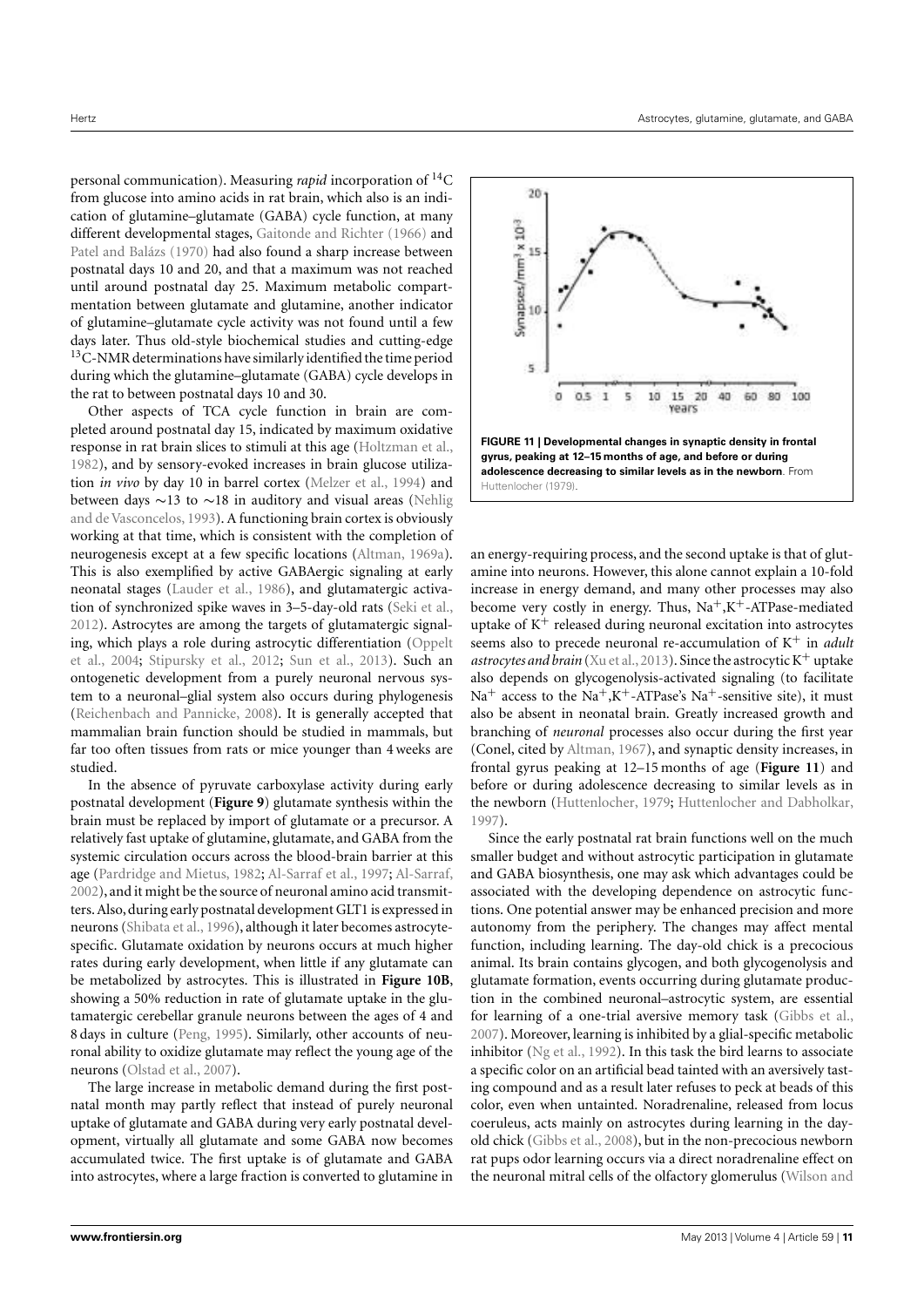

<span id="page-11-0"></span>[Sullivan,](#page-15-28) [1991\)](#page-15-28). In odor learning, pairing with an aversive stimulus has no negative effect until postnatal day 10–12 [\(Haroutunian](#page-13-44) [and Campbell,](#page-13-44) [1979;](#page-13-44) [Camp and Rudy,](#page-12-38) [1988;](#page-12-38) [Raineki et al.,](#page-14-42) [2010\)](#page-14-42). This coincides with incipient glutamine–glutamate (GABA) cycle function in the brain. It would be interesting to know if disruption of glutamate production, and thus of glutamine supply to neurons, by the inhibitor of glycogenolysis DAB would prevent the effect of pairing with an aversive stimulus, but not odor learning as such. Moreover, in the chick learning task, memory formation can also be inhibited by pharmacological disruption of astrocytic gap junction permeability, and trafficking of glutamine through the astrocytic syncytium might play a role in connecting the visual stimulus with the aversive gustatory signal. Would an inhibitor of astrocytic gap junction affect odor learning as such and odor learning paired with an aversive stimulus differently in 12-day-old rats?

In *human* brain cortex neurogenesis is also completed at birth in most brain regions [\(Bhardwaj et al.,](#page-12-28) [2006\)](#page-12-28), but as in many other animals, cortical gliogenesis occurs peri- and postnatally [\(Marn-](#page-14-43)[Padilla,](#page-14-43) [2011\)](#page-14-43). Recently glutamate content of different brain areas was studied in human children of different ages by magnetic resonance spectroscopy (MRS) in several brain regions [\(Blüml et al.,](#page-12-37) [2013\)](#page-12-37). Consistent with the late gliogenesis, the content of glutamate quadrupled between birth and 2 years of age (**[Figure 12](#page-11-0)**) and subsequently remained stable at the adult value of about 12 mmol/kg. About one half of the change occurred during the first 3 months of life and most of the rest between 3 and 12 months of age.

Human learning *may* also provide a hint of functional gains that are time-wise, and *perhaps* causally, related to the change from a purely neuronal cerebral cortex to a cerebral cortex with the costly neuronal–astrocytic interaction, such as the glutamine– glutamate (GABA) cycle. Although disagreeing about mechanisms involved, both [Rovee-Collier and Giles](#page-14-44) [\(2010\)](#page-14-44) and Bauer and Nelson [\(Bauer et al.,](#page-12-39) [2003;](#page-12-39) [Bauer,](#page-12-40) [2006\)](#page-12-40) similarly describe how early-maturing memory functions support gradual and exuberant learning of perceptual and motor skills, but memories

are fragile and short-lived, as exemplified by our inability to recall events from early life. Only later-maturing modification(s) can support long-lasting representations of contextually specific events, relationships, temporal orders, and associations. [Bauer](#page-12-40) [\(2006,](#page-12-40) [2008\)](#page-12-41) as well as [Nelson](#page-14-45) [\(1995\)](#page-14-45) consider these differences as due to the operation of two different memory systems, implicit and explicit, with implicit memory being the unconscious memory function involved in motor skills. The development of explicit memory may occur via a pre-explicit system, and [Nelson](#page-14-45) [\(1995\)](#page-14-45) suggested that the development of explicit memory from implicit and pre-explicit memory may be associated with recruitment of additional specific brain structures. The simultaneous development and maturation of astrocytic functions and glutamine–glutamate (GABA) cycle operation together with the importance of astrocytic metabolic processes for aversive learning in the chick brain might suggest that the newly established, ubiquitous metabolic interactions between neurons and astrocytes could also play an important role in human learning.

### **CONCLUDING REMARKS**

The importance of the neuronal–astrocytic glutamine–glutamate (GABA) cycle in cerebral cortex is shown by the magnitude of this flux, equaling total rate of neuronal glucose oxidation. Although 85% of the cycle "only" serves to return previously released neurotransmitter glutamate and GABA, astrocytes contribute actively by accumulating the transmitters and converting them to glutamine, which can travel through gap junction-coupled astrocytes before its release. The astrocytic participation in the remaining 15% of the flux is even greater. They maintain an equilibrium between astrocytic biosynthesis and oxidative degradation, which perhaps also is astrocytic and is capable of establishing net synthesis or net degradation according to glutamate needs. The requirement of aspartate for maximum glutamate synthesis indicates that glutamate synthesis from α-ketoglutarate probably occurs by transamination, and pathway models for interaction between biosynthesis and oxidative degradation of both glutamate and GABA suggest that transamination may also be the default reaction for initiation of glutamate oxidation. Whether or not glutamate oxidation mainly occurs in astrocytes is perhaps the most important question, both for the viability of the suggested models (**[Figures 3B](#page-3-0)** and **[7](#page-8-0)**) and for the functional importance of the glutamine–glutamate (GABA) cycle. Although the late development and maturation of the cycle has been realized for more than 40 years, the full consequences of this late and profound alteration in brain metabolism remain to be fully understood. They represent a development from purely neuronal processes to integrated neuronal and astrocytic activities, which may be functionally extremely important in brain function, including human mental activities. In practical terms it also means that mature brain function should not be investigated until full maturation has occurred, which in mice and rats is at a postnatal age of 3–4 weeks.

## **ACKNOWLEDGMENT**

Mr. Goncalo Vargas, Medicine Production Office, Frontiers is thanked for his great help with the Figures.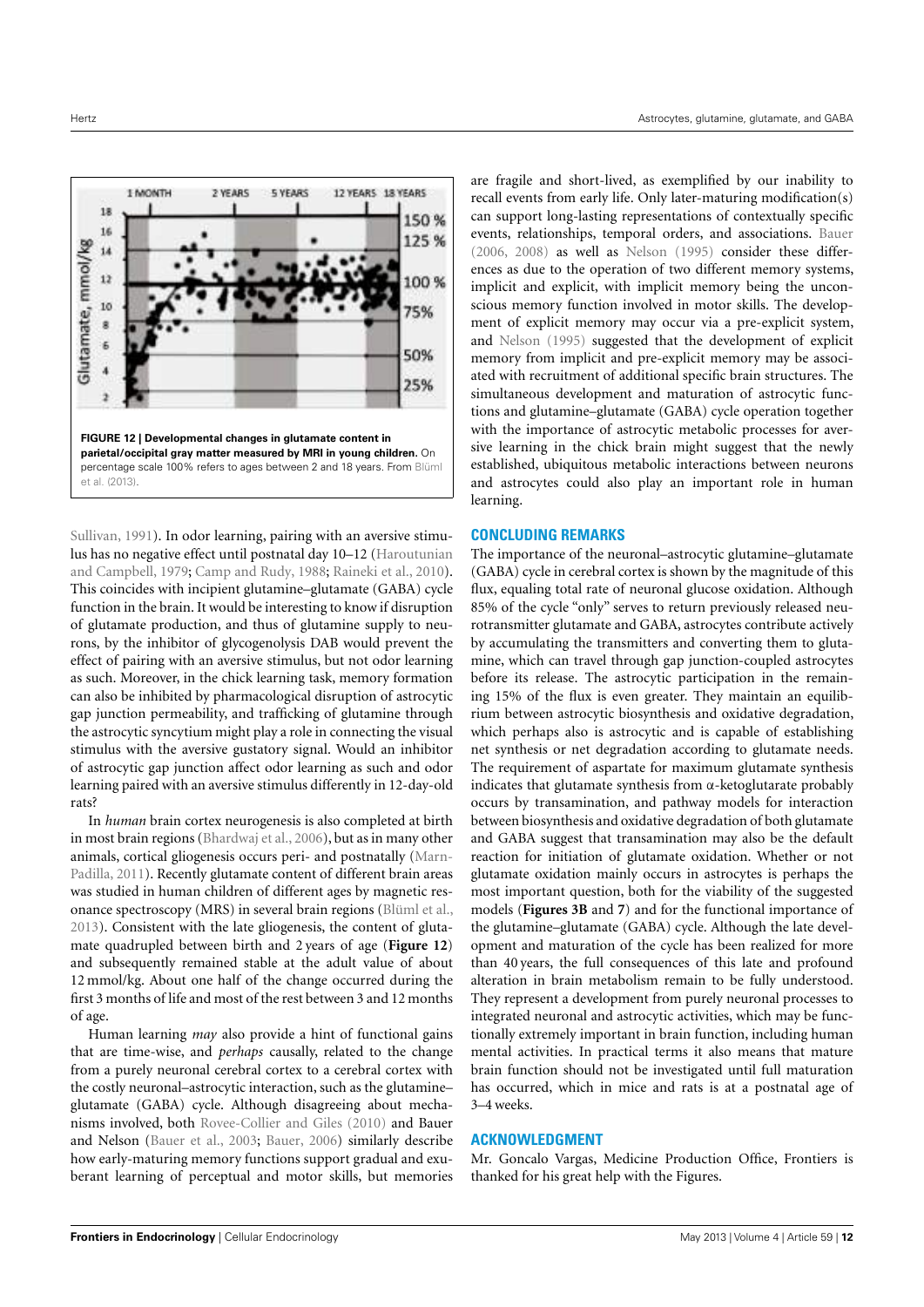# **REFERENCES**

- <span id="page-12-19"></span>Abadom, P. N., and Scholefield, P. G. (1962). Amino acid transport in brain cortex slices. I. The relation between energy production and the glucose-dependent transport of glycine. *Can. J. Biochem. Physiol.* 40, 1575–1590.
- <span id="page-12-31"></span>Almeida, A., Brooks, K. J., Sammut, I., Keelan, J., Davey, G. P., Clark, J. B., et al. (1995). Postnatal development of the complexes of the electron transport chain in synaptic mitochondria from rat brain. *Dev. Neurosci.* 17, 212–218.
- <span id="page-12-35"></span>Al-Sarraf, H. (2002). Transport of <sup>14</sup>C-gamma-aminobutyric acid into brain, cerebrospinal fluid and choroid plexus in neonatal and adult rats. *Brain Res. Dev. Brain Res.* 139, 121–129.
- <span id="page-12-34"></span>Al-Sarraf, H., Preston, J. E., and Segal, M. E. (1997). Changes in the kinetics of the acidic amino acid brain and CSF uptake during development in the rat. *Brain Res. Dev. Brain Res.* 102, 137–144.
- <span id="page-12-36"></span>Altman, J. (1967). "Prenatal growth and differentiation of the mammalian brain, with implications for a morphological theory of memory," in *The Neurosciences – A Study Program*, eds G. C. Quarton, T. Melnechuk, and F. O. Schmitt (New York: The Rockefeller University Press), 723–743.
- <span id="page-12-27"></span>Altman, J. (1969a). Autoradiographic and histological studies of postnatal neurogenesis. IV. Cell proliferation and migration in the anterior forebrain, with special reference to persisting neurogenesis in the olfactory bulb. *J. Comp. Neurol.* 137, 433–457.
- <span id="page-12-26"></span>Altman, J. (1969b). "DNA metabolism and cell proliferation," in *Handbook of Neurochemistry*, Vol. 2, ed. A. Lajtha (New York: Plenum Press), 137–182.
- <span id="page-12-15"></span>Bak, L. K., Zieminska, E., Waagepetersen, H. S., Schousboe, A., and Albrecht, J. (2008). Metabolism of  $[U^{-13}C]$ glutamine and [U-13C]glutamate in isolated rat brain mitochondria suggests functional phosphate-activated glutaminase activity in matrix. *Neurochem. Res.* 33, 273–278.
- <span id="page-12-22"></span>Balazs, R. (1965). Control of glutamate oxidation in brain and liver mitochondrial systems. *Biochem. J.* 95, 497–508.
- <span id="page-12-32"></span>Bates, T. E., Heales, S. J., Davies, S. E., Boakye, P., and Clark, J. B. (1994). Effects of 1-methyl-4-phenylpyridinium on isolated rat brain mitochondria: evidence for a primary involvement of

energy depletion. *J. Neurochem.* 63, 640–648.

- <span id="page-12-40"></span>Bauer, P. J. (2006). Constructing a past in infancy: a neuro-developmental account. *Trends Cogn. Sci. (Regul. Ed.)* 10, 175–181.
- <span id="page-12-41"></span>Bauer, P. J. (2008). Toward a neurodevelopmental account of the development of declarative memory. *Dev. Psychobiol*. 50, 19–31.
- <span id="page-12-3"></span>Bauer, D. E., Jackson, J. G., Genda, E. N., Montoya, M. M., Yudkoff, M., and Robinson, M. B. (2012). The glutamate transporter, GLAST, participates in a macromolecular complex that supports glutamate metabolism. *Neurochem. Int.* 61, 566–574.
- <span id="page-12-39"></span>Bauer, P. J., Wiebe, S. A., Carver, L. J., Waters, J. M., and Nelson, C. A. (2003). Developments in long-term explicit memory late in the first year of life: behavioral and electrophysiological indices. *Psychol. Sci.* 14, 629–635.
- <span id="page-12-16"></span>Benjamin, A. M. (1987). Influence of  $Na<sup>+</sup>$ , K<sup>+</sup>, and Ca<sup>2+</sup> on glutamine synthesis and distribution in rat brain cortex slices: a possible linkage of glutamine synthetase with cerebral transport processes and energetics in the astrocytes. *J. Neurochem.* 48, 115711–115764.
- <span id="page-12-2"></span>Benjamin, A. M., and Quastel, J. H. (1972). Locations of amino acids in brain slices from the rat. Tetrodotoxin-sensitive release of amino acids. *Biochem. J.* 128, 631–646.
- <span id="page-12-10"></span>Berkich,D. A.,Ola,M. S.,Cole,J.,Sweatt, A. J., Hutson, S. M., and LaNoue, K. F. (2007). Mitochondrial transport proteins of the brain.*J. Neurosci. Res.* 85, 3367–3377.
- <span id="page-12-28"></span>Bhardwaj, R. D., Curtis, M. A., Spalding, K. L., Buchholz, B. A., Fink, D., Björk-Eriksson, T., et al. (2006). Neocortical neurogenesis in humans is restricted to development. *Proc. Natl. Acad. Sci. U.S.A.* 103, 12564–12568.
- <span id="page-12-14"></span>Blot,A., Billups, D., Bjørkmo, M., Quazi, A. Z., Uwechue, N. M., Chaudhry, F. A., et al. (2009). Functional expression of two system A glutamine transporter isoforms in rat auditory brainstem neurons. *Neuroscience* 164, 998–1008.
- <span id="page-12-37"></span>Blüml, S., Wisnowski, J. L., Nelson, M. D. Jr., Paquette, L., Gilles, F. H., Kinney, H. C., et al. (2013). Metabolic maturation of the human brain from birth through adolescence: insights from in vivo magnetic resonance spectroscopy. *Cereb. Cortex*. doi[:10.1093/cercor/bhs283.](http://dx.doi.org/10.1093/cercor/bhs283) [Epub ahead of print].
- <span id="page-12-12"></span>Boulland, J. L., Osen, K. K., Levy, L. M., Danbolt, N. C., Edwards, R. H.,

Storm-Mathisen, J., et al. (2002). Cell-specific expression of the glutamine transporter SN1 suggests differences in dependence on the glutamine cycle. *Eur. J. Neurosci.* 15, 1615–1631.

- <span id="page-12-13"></span>Bröer, A., Albers, A., Setiawan, I., Edwards, R. H., Chaudhry, F. A., Lang, F., et al. (2002). Regulation of the glutamine transporter SN1 by extracellular pH and intracellular sodium ions. *J. Physiol. (Lond.)* 539, 3–14.
- <span id="page-12-38"></span>Camp, L. L., and Rudy, J. W. (1988). Changes in the categorization of appetitive and aversive events during postnatal development of the rat. *Dev. Psychobiol.* 21, 25–42.
- <span id="page-12-17"></span>Chamma, I., Chevy, Q., Poncer, J. C., and Lévi, S. (2012). Role of the neuronal K-Cl co-transporter KCC2 in inhibitory and excitatory neurotransmission. *Front. Cell. Neurosci.* 6:5. doi[:10.3389/fncel.2012.00005](http://dx.doi.org/10.3389/fncel.2012.00005)
- <span id="page-12-9"></span>Chhina, N., Kuestermann, E., Halliday, J., Simpson, L. J., MacDonald, I. A., Bachelard, H. S., et al. (2001). Measurement of human tricarboxylic acid cycle rates during visual activation by <sup>13</sup>C magnetic resonance spectroscopy. *J. Neurosci. Res.* 66, 737–746.
- <span id="page-12-4"></span>Chowdhury, G. M., Gupta, M., Gibson, K. M., and Patel, A. B. (2007a). Altered cerebral glucose and acetate metabolism in succinic semialdehyde dehydrogenasedeficient mice: evidence for glial dysfunction and reduced glutamate/glutamine cycling. *J. Neurochem.* 103, 2077–2091.
- <span id="page-12-25"></span>Chowdhury, G. M., Patel, A. B., Mason, G. F., Rothman, D. L., and Behar, K. L. (2007b). Glutamatergic and GABAergic neurotransmitter cycling and energy metabolism in rat cerebral cortex during postnatal development. *J. Cereb. Blood Flow Metab.* 27, 1895–1907.
- <span id="page-12-11"></span>Cruz, N. F., Ball, K. K., and Dienel, G. A. (2007). Functional imaging of focal brain activation in conscious rats: impact of  $[$ <sup>14</sup>C]glucose metabolite spreading and release. *J. Neurosci. Res.* 85, 3254–3266.
- <span id="page-12-1"></span>Curtis, D. R., Phillis, J. W., and Watkins, J. C. (1960). The chemical excitation of spinal neurones by certain acidic amino acids. *J. Physiol. (Lond.)* 150, 656–682.
- <span id="page-12-5"></span>Danbolt, N. C. (2001). Glutamate uptake. *Prog. Neurobiol.* 65, 1–105.
- <span id="page-12-6"></span>Derouiche, A. (2004). "The perisynaptic astrocyte process as a glial compartment-immunolabelling for glutamine synthetase and other glial markers," in *Non-Neuronal Cells of the Nervous System, Function and*

*Dysfunction*, Vol. 1, ed. L. Hertz (Amsterdam: Elsevier), 147–163.

- <span id="page-12-18"></span>Dickens, F., and Greville, G. D. (1935). The metabolism of normal and tumour tissue: neutral salt effects. *Biochem. J.* 29, 1468–1483.
- <span id="page-12-8"></span>Dienel, G. A., Ball, K. K., and Cruz, N. F. (2007). A glycogen phosphorylase inhibitor selectively enhances local rates of glucose utilization in brain during sensory stimulation of conscious rats: implications for glycogen turnover. *J. Neurochem*. 102, 466–478.
- <span id="page-12-7"></span>Dienel, G. A., Wang, R. Y., and Cruz, N. F. (2002). Generalized sensory stimulation of conscious rats increases labeling of oxidative pathways of glucose metabolism when the brain glucose-oxygen uptake ratio rise. *J. Cereb. Blood Flow Metab.* 22, 1490–1502.
- <span id="page-12-23"></span>Eid, T., Behar, K., Dhaher, R., Bumanglag, A. V., and Lee, T. S. (2012). Roles of glutamine synthetase inhibition in epilepsy. *Neurochem. Res.* 37, 2339–2350.
- <span id="page-12-20"></span>Eriksson, G., Peterson, A., Iverfeldt, K., and Walum, E. (1995). Sodiumdependent glutamate uptake as an activator of oxidative metabolism in primary astrocyte cultures from newborn rat. *Glia* 15, 152–156.
- <span id="page-12-24"></span>Exposito, I., Sanz, B., Porras, A., and Mora, F. (1994). Effects of apomorphine and L-methionine sulphoximine on the release of excitatory amino acid neurotransmitters and glutamine in the striatum of the conscious rat. *Eur. J. Neurosci.* 6, 287–291.
- <span id="page-12-29"></span>Ferris, S., and Himwich, H. E. (1946). The effect of hypoglycemia and age on the glycogen content of the various parts of the feline central nervous system. *Am. J. Physiol.* 146, 389–393.
- <span id="page-12-0"></span>Florey, E. (1956). An inhibitory and an excitatory factor of mammalian central nervous system and their action on a single sensory neuron.*Arch. Int. Physiol.* 62, 33–53.
- <span id="page-12-30"></span>Folbergrová, J. (1995). Glycogen phosphorylase activity in the cerebral cortex of rats during development: effect of homocysteineinduced seizures. *Brain Res.* 694, 128–132.
- <span id="page-12-21"></span>Frigerio, F., Karaca, M., De Roo, M., Mlynárik, V., Skytt, D. M., Carobbio, S., et al. (2012). Deletion of glutamate dehydrogenase 1 (Glud1) in the central nervous system affects glutamate handling without altering synaptic transmission.*J. Neurochem.* 123, 342–348.
- <span id="page-12-33"></span>Gaitonde, M. K., and Richter, D. (1966). Changes with age in the utilization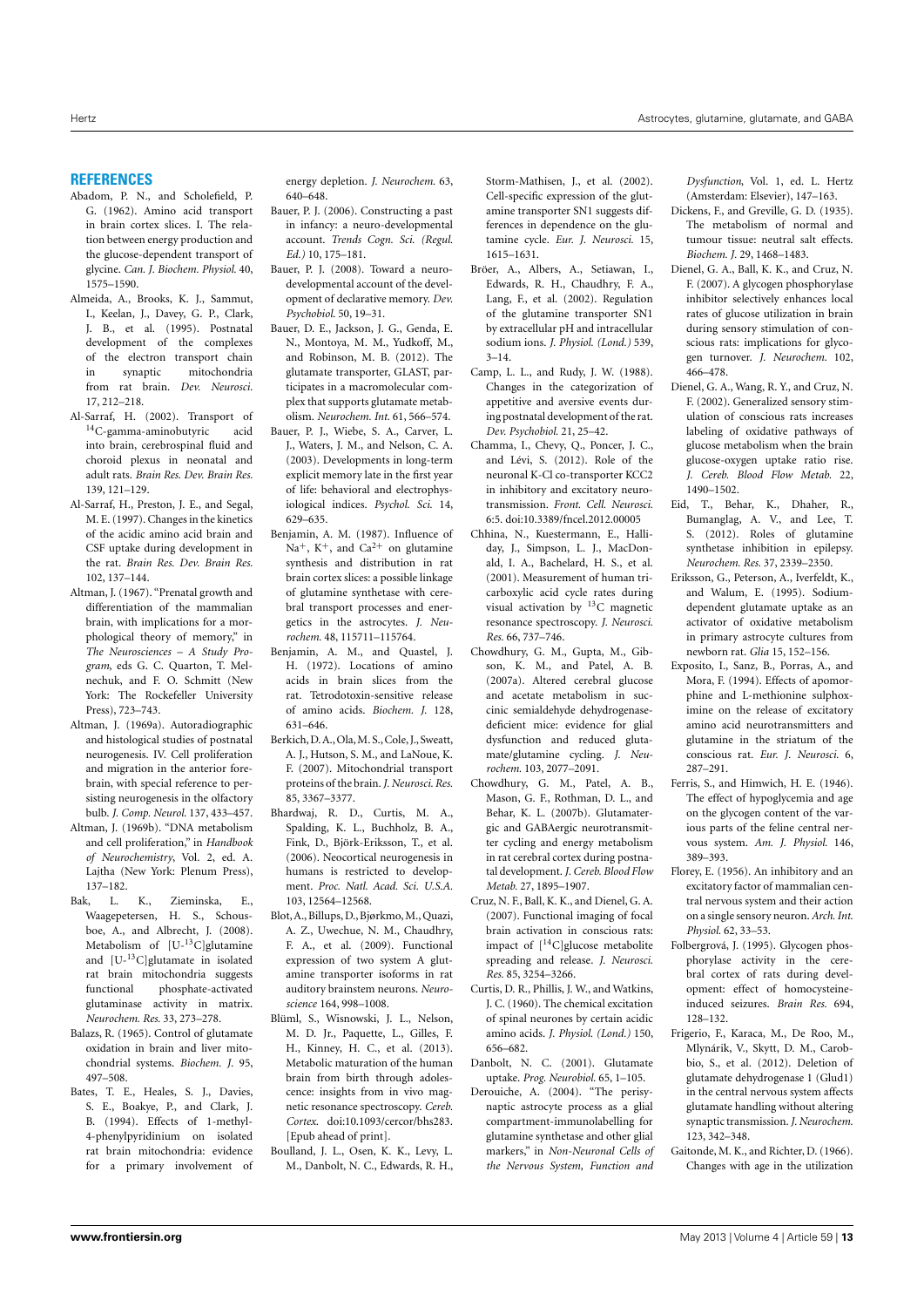of glucose carbon in liver and brain. *J. Neurochem.* 13, 1309–1316.

- <span id="page-13-20"></span>Garrison, J. C., and Borland, M. K. (1979). Regulation of mitochondrial pyruvate carboxylation and gluconeogenesis in rat hepatocytes via an alpha-adrenergic, adenosine 3':5'-monophosphate-independent mechanism. *J. Biol. Chem.* 254, 1129–1133.
- <span id="page-13-34"></span>Ge, W. P., Miyawaki, A., Gage, F. H., and Jan, L. Y. (2012). Local generation of glia is a major astrocyte source in postnatal cortex. *Nature* 484, 376–380.
- <span id="page-13-25"></span>Ghosh, J. J., and Quastel, J. H. (1954). Narcotics and brain respiration. *Nature* 174, 28–31.
- <span id="page-13-43"></span>Gibbs, M. E., Hutchinson, D., and Hertz, L. (2008). Astrocytic involvement in learning and memory consolidation. *Neurosci. Biobehav. Rev.* 32, 927–944.
- <span id="page-13-13"></span>Gibbs, M. E., Lloyd, H. G., Santa, T., and Hertz, L. (2007). Glycogen is a preferred glutamate precursor during learning in 1-day-old chick: biochemical and behavioral evidence. *J. Neurosci. Res.* 85, 3326–3333.
- <span id="page-13-14"></span>Gruetter, R., Seaquist, E. R., and Ugurbil, K. (2001). A mathematical model of compartmentalized neurotransmitter metabolism in the human brain. *Am. J. Physiol. Endocrinol. Metab.* 281, E100–E112.
- <span id="page-13-44"></span>Haroutunian, V., and Campbell, B. A. (1979). Emergence of interoceptive and exteroceptive control of behavior in rats. *Science* 205, 927–929.
- <span id="page-13-2"></span>Hertz, L. (2011a). Brain glutamine synthesis requires neuronal aspartate: a commentary. *J. Cereb. Blood Flow Metab.* 231, 384–387.
- <span id="page-13-16"></span>Hertz, L. (2011b). Astrocytic energy metabolism and glutamate formation – relevance for <sup>13</sup>C-NMR spectroscopy and importance of cytosolic/mitochondrial trafficking. *Magn. Reson. Imaging* 29, 1319–1329.
- <span id="page-13-35"></span>Hertz, L., Bock, E., and Schousboe, A. (1978c). GFA content, glutamate uptake and activity of glutamate metabolizing enzymes in differentiating mouse astrocytes in primary cultures. *Dev. Neurosci.* 1, 226–238.
- <span id="page-13-5"></span>Hertz, L., Drejer, J., and Schousboe, A. (1988). Energy metabolism in glutamatergic neurons, GABAergic neurons and astrocytes in primary cultures. *Neurochem. Res.* 13, 605–610.
- <span id="page-13-26"></span>Hertz, L., and Hertz, E. (2003). Cataplerotic TCA cycle flux determined as glutamate-sustained oxygen consumption in primary cultures of astrocytes. *Neurochem. Int.* 43, 355–361.
- <span id="page-13-7"></span>Hertz, L., O'Dowd, B. S., Ng, K. T., and Gibbs, M. E. (2003).

Reciprocal changes in forebrain contents of glycogen and of glutamate/glutamine during early memory consolidation in the day-old chick. *Brain Res.* 994, 226–233.

- <span id="page-13-3"></span>Hertz, L., Peng, L., and Dienel, G. A. (2007). Energy metabolism in astrocytes: high rate of oxidative metabolism and spatiotemporal dependence on glycolysis/glycogenolysis. *Cereb. Blood Flow Metab*. 27, 219–249.
- <span id="page-13-1"></span>Hertz, L., Schousboe, A., Boechler, N., Mukerji, S., and Fedoroff, S. (1978b). Kinetic characteristics of the glutamate uptake into normal astrocytes in cultures. *Neurochem. Res.* 3, 1–14.
- <span id="page-13-0"></span>Hertz, L., Wu, P. H., and Schousboe, A. (1978a). Evidence for net uptake of GABA into mouse astrocytes in primary cultures – its sodium dependence and potassium independence. *Neurochem. Res.* 3, 313–323.
- <span id="page-13-31"></span>Hertz, L., Xu, J., Song, D., Du, T., Yan, E., and Peng, L. (2013). Brain glycogenolysis, adrenoceptors, pyruvate carboxylase, Na+,K+-ATPase and Marie E. Gibbs' pioneering learning studies. *Front. Integr. Neurosci.* 7:20. doi[:10.3389/fnint.2013.00020](http://dx.doi.org/10.3389/fnint.2013.00020)
- <span id="page-13-8"></span>Hof, P. R., Pascale, E., and Magistretti, P. J. (1988).  $K^+$  at concentrations reached in the extracellular space during neuronal activity promotes a  $Ca^{2+}$ -dependent glycogen hydrolysis in mouse cerebral cortex. *J. Neurosci.* 8, 1922–1928.
- <span id="page-13-39"></span>Holtzman, D., Olson, J., Zamvil, S., and Nguyen, H. (1982). Maturation of potassium-stimulated respiration in rat cerebral cortical slices. *J. Neurochem.* 39, 274–276.
- <span id="page-13-27"></span>Hutson, S. M., Berkich, D., Drown, P., Xu, B., Aschner, M., and LaNoue, K. F. (1998). Role of branchedchain aminotransferase isoenzymes and gabapentin in neurotransmitter metabolism. *J. Neurochem.* 71, 863–874.
- <span id="page-13-6"></span>Hutson, S. M., Cole, J. T., Sweatt, A. J., and LaNoue, K. F. (2008). Is the anaplerotic enzyme pyruvate carboxylase (PC) only expressed in astrocytes? *J. Neurochem.* 104, S58.
- <span id="page-13-41"></span>Huttenlocher, P. R. (1979). Synaptic density in human frontal cortex – developmental changes and effects of aging. *Brain Res.* 163, 195–205.
- <span id="page-13-42"></span>Huttenlocher, P. R., and Dabholkar, A. S. (1997). Regional differences in synaptogenesis in human cerebral cortex. *J. Comp. Neurol.* 387, 167–178.
- <span id="page-13-10"></span>Hyder, F., Fulbright, R. K., Shulman, R. G., and Rothman, D. L. (2013). Glutamatergic function in the resting

awake human brain is supported by uniformly high oxidative energy. *J. Cereb. Blood Flow Metab.* 33, 339–347.

- <span id="page-13-22"></span>Jenstad, M., Quazi, A. Z., Zilberter, M., Haglerød, C., Berghuis, P., Saddique, N., et al. (2009). System A transporter SAT2 mediates replenishment of dendritic glutamate pools controlling retrograde signaling by glutamate.*Cereb. Cortex* 19,1092–1106.
- <span id="page-13-21"></span>Kanamori, K., and Ross, B. D. (2006). Kinetics of glial glutamine efflux and the mechanism of neuronal uptake studied in vivo in mildly hyperammonemic rat brain. *J. Neurochem.* 99, 1103–1113.
- <span id="page-13-30"></span>Kasischke, K. A., Vishwasrao, H. D., Fisher, P. J., Zipfel, W. R., and Webb, W. W. (2004). Neural activity triggers neuronal oxidative metabolism followed by astrocytic glycolysis. *Science* 305, 99–103.
- <span id="page-13-19"></span>Kaufman, E. E., and Driscoll, B. F. (1993). Evidence for cooperativity between neurons and astroglia in the regulation of CO<sub>2</sub> fixation in vitro. *Dev. Neurosci.* 15, 299–305.
- <span id="page-13-4"></span>Kurz, G. M., Wiesinger, H., and Hamprecht, B. (1993). Purification of cytosolic malic enzyme from bovine brain, generation of monoclonal antibodies, and immunocytochemical localization of the enzyme in glial cells of neural primary cultures. *J. Neurochem.* 60, 1467–1474.
- <span id="page-13-29"></span>Lai, J. C., and Clark, J. B. (1976). Preparation and properties of mitochondria derived from synaptosomes. *Biochem. J.* 154, 423–432.
- <span id="page-13-36"></span>Land, J. M., Booth, R. F., Berger, R., and Clark, J. B. (1977). Development of mitochondrial energy metabolism in rat brain. *Biochem. J.* 164, 339–348.
- <span id="page-13-33"></span>LaNoue, K. F., Carson, V., Berkich, D. A., and Hutson, S. (2007). "Mitochondrial/cytosolic interactions via metabolite shuttles and transporters," in *Handbook of Neurochemistry and Molecular Neurobiology*, Vol. 2, eds A. Lajtha, G. E. Gibson, and G. A. Dienel (Berlin: Springer Verlag), 5616–5689.
- <span id="page-13-40"></span>Lauder, J. M., Han, V. K., Henderson, P., Verdoorn, T., and Towle, A. C. (1986). Prenatal ontogeny of the GABAergic system in the rat brain: an immunocytochemical study. *Neuroscience* 19, 465–493.
- <span id="page-13-15"></span>Lebon, V., Petersen, K. F., Cline, G. W., Shen, J., Mason, G. F., Dufour, S., et al. (2002). Astroglial contribution to brain energy metabolism in humans revealed by <sup>13</sup>C nuclear magnetic resonance spectroscopy: elucidation of the dominant pathway for neurotransmitter glutamate repletion and

measurement of astrocytic oxidative metabolism. *J. Neurosci.* 22, 1523–1531.

- <span id="page-13-37"></span>Leong, S. F., and Clark, J. B. (1984). Regional enzyme development in rat brain. Enzymes associated with glucose utilization. *Biochem. J.* 218, 131–138.
- <span id="page-13-28"></span>Li, M., Li, C., Allen, A., Stanley, C. A., and Smith, T. J. (2012a). The structure and allosteric regulation of mammalian glutamate dehydrogenase. *Arch. Biochem. Biophys.* 519, 69–80.
- <span id="page-13-18"></span>Li, B., Hertz, L., and Peng, L. (2012b). Aralar mRNA and protein levels in neurons and astrocytes freshly isolated from young and adult mouse brain and in maturing cultured astrocytes. *Neurochem. Int.* 61, 325–332.
- <span id="page-13-11"></span>Lin, Y., Stephenson, M. C., Xin, L., Napolitano, A., and Morris, P. G. (2012). Investigating the metabolic changes due to visual stimulation using functional proton magnetic resonance spectroscopy at 7 T. *J. Cereb. Blood Flow Metab.* 32, 1484–1495.
- <span id="page-13-24"></span>Lipsett, M. N., and Crescitelli, F. (1950). The effects of increased potassium concentration on the metabolism of rat cerebral cortical slices. *Arch. Biochem.* 28, 329–337.
- <span id="page-13-23"></span>Löscher, W., Puskarjov, M., and Kaila, K. (2013). Cation-chloride cotransporters NKCC1 and KCC2 as potential targets for novel antiepileptic and antiepileptogenic treatments. *Neuropharmacology* 69, 62–74.
- <span id="page-13-17"></span>Lovatt, D., Sonnewald, U., Waagepetersen, H. S., Schousboe, A., He, W., Lin, J. H., et al. (2007). The transcriptome and metabolic gene signature of protoplasmic astrocytes in the adult murine cortex. *J. Neurosci.* 27, 12255–12266.
- <span id="page-13-32"></span>Ma, D., Lu, P., Yan, C., Fan, C., Yin, P., Wang, J., et al. (2012). Structure and mechanism of a glutamate-GABA antiporter. *Nature* 483, 632–636.
- <span id="page-13-9"></span>Magistretti, P. J. (1988). Regulation of glycogenolysis by neurotransmitters in the central nervous system. *Diabetes Metab.* 14, 237–246.
- <span id="page-13-38"></span>Malik, P., McKenna, M. C., and Tildon, J. T. (1993). Regulation of malate dehydrogenases from neonatal, adolescent, and mature rat brain. *Neurochem. Res.* 18, 247–257.
- <span id="page-13-12"></span>Mangia, S., Giove, F., and Dinuzzo, M. (2012). Metabolic pathways and activity-dependent modulation of glutamate concentration in the human brain. *Neurochem. Res.* 37, 2554–2561.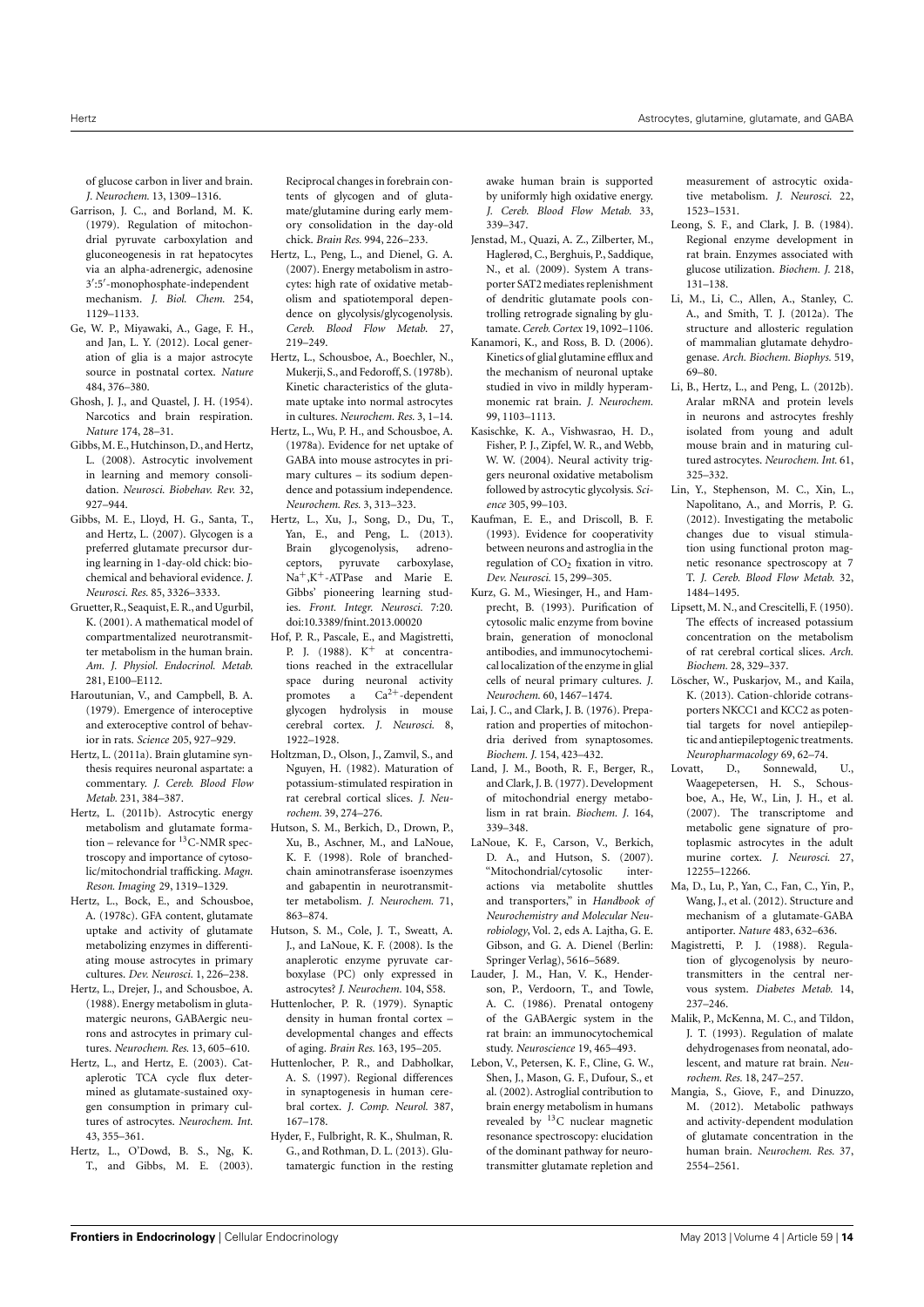- <span id="page-14-22"></span><span id="page-14-15"></span>Marcaggi, P., and Coles, J. A. (2000). A Cl<sup>−</sup> cotransporter selective for NH<sup>+</sup><sub>4</sub> over K<sup>+</sup> in glial cells of bee retina. *J. Gen. Physiol.* 116, 125–142.
- <span id="page-14-43"></span>Marn-Padilla, M. (2011). *The Human Brain*. Berlin: Springer.
- <span id="page-14-24"></span>McKenna, M. C. (2011). Glutamate dehydrogenase in brain mitochondria: do lipid modifications and transient metabolon formation influence enzyme activity? *Neurochem. Int.* 59, 525–533.
- <span id="page-14-5"></span>McKenna, M. C. (2012). Substrate competition studies demonstrate oxidative metabolism of glucose, glutamate, glutamine, lactate and 3 hydroxybutyrate in cortical astrocytes from rat brain. *Neurochem. Res.* 37, 2613–2626.
- <span id="page-14-9"></span>McKenna, M. C., Sonnewald, U., Huang, X., Stevenson, J., and Zielke, H. R. (1996). Exogenous glutamate concentration regulates the metabolic fate of glutamate in astrocytes. *J. Neurochem.* 66, 386–393.
- <span id="page-14-8"></span>McKenna, M. C., Tildon, J. T., Stevenson, J. H., Huang, X., and Kingwell, K. G. (1995). Regulation of mitochondrial and cytosolic malic enzymes from cultured rat brain astrocytes. *Neurochem. Res.* 20, 1491–1501.
- <span id="page-14-2"></span>McLennan, H. (1976). The autoradiographic localization of L- $[3H]$  glutamate in rat brain tissue. *Brain Res.* 115, 139–144.
- <span id="page-14-35"></span>Melzer, P., Welker, E., Dörfl, J., and Van der Loos, H. (1994). Maturation of the neuronal metabolic response to vibrissa stimulation in the developing whisker-to-barrel pathway of the mouse. *Brain Res. Dev. Brain Res.* 77, 227–250.
- <span id="page-14-28"></span>Michaeli, S., Fait, A., Lagor, K., Nunes-Nesi, A., Grillich, N., Yellin, A., et al. (2011). A mitochondrial GABA permease connects the GABA shunt and the TCA cycle, and is essential for normal carbon metabolism. *Plant J.* 67, 485–498.
- <span id="page-14-30"></span>Mori, K., Yamagami, S., and Kawakita, Y. (1970). Thymidine metabolism and deoxyribonucleic acid synthesis in the developing rat brain. *J. Neurochem.* 17, 835–843.
- <span id="page-14-23"></span>Nagaraja, T. N., and Brookes, N. (1998). Intracellular acidification induced by passive and active transport of

ammonium ions in astrocytes. *Am. J. Physiol.* 274, C883–C891.

- <span id="page-14-36"></span>Nehlig, A., and de Vasconcelos, A. (1993). Glucose and ketone body utilization by the brain of neonatal rats. *Prog. Neurobiol.* 40, 163–221.
- <span id="page-14-45"></span>Nelson, C. A. (1995). The nature of early memory. *Prev. Med.* 27, 172–179.
- <span id="page-14-41"></span>Ng, K. T., Gibbs, M. E., Gibbs, C. L., Sedman, G., Syková, E., Svoboda, J., et al. (1992). Ion involvement in memory formation: the potential role of astrocytes. *Prog. Brain Res.* 94, 109–115.
- <span id="page-14-19"></span>Nicklas,W. J. (1983)."Relative contributions of neurons and glia to metabolism of glutamate and GABA," in *Glutamine. Glutamate and GABA in the Central Nervous System*, eds L. Hertz, E. Kvamme, E. McGeer, and A. Schousboe (New York: Alan R. Liss. Inc.), 219–231.
- <span id="page-14-10"></span>Norenberg, M. D., and Martinez-Hernandez, A. (1979). Fine structural localization of glutamine synthetase in astrocytes of rat brain. *Brain Res.* 161, 303–310.
- <span id="page-14-0"></span>Okamoto, S. (1951). Epileptogenic action of glutamate directly applied into the brains of animals and inhibitory effects of protein and tissue emulsions on its action. *J. Physiol. Soc. Jpn.* 13, 555–562.
- <span id="page-14-40"></span>Olstad, E., Olsen, G. M., Qu, H., and Sonnewald, U. (2007). Pyruvate recycling in cultured neurons from cerebellum. *J. Neurosci. Res.* 85, 3318–3325.
- <span id="page-14-3"></span>Ondo, J. G., and Pass, K. A. (1976). The effects of neurally active amino acids on prolactin secretion. *Endocrinology* 98, 1248–1252.
- <span id="page-14-4"></span>Ondo, J. G., Pass, K. A., and Baldwin, R. (1976). The effects of neurally active amino acids on pituitary gonadotropin secretion. *Neuroendocrinology* 21, 79–87.
- <span id="page-14-37"></span>Oppelt, D., Rodnight, R., Horn, J., Fitarelli, D., Kommers, T., Oliveira, D., et al. (2004). Role of intracellular calcium stores on the effect of metabotropic glutamate receptors on phosphorylation of glial fibrillary acidic protein in hippocampal slices from immature rats. *Neurochem. Res.* 29, 1541–1545.
- <span id="page-14-11"></span>Öz, G., Berkich, D. A., Henry, P. G., Xu, Y., LaNoue, K., Hutson, S. M., et al. (2004). Neuroglial metabolism in the awake rat brain: CO2 fixation increases with brain activity. *J. Neurosci.* 24, 11273–11279.
- <span id="page-14-12"></span>Öz, G., Tesfaye, N., Kumar, A., Deelchand, D. K., Eberly, L. E., and Seaquist, E. R. (2012). Brain glycogen content and metabolism in subjects with type 1 diabetes and

hypoglycemia unawareness. *J. Cereb. Blood Flow Metab.* 32, 256–263.

- <span id="page-14-21"></span>Palaiologos, G., Hertz, L., and Schousboe, A. (1988). Evidence that aspartate aminotransferase activity and ketodicarboxylate carrier function are essential for biosynthesis of transmitter glutamate. *J. Neurochem.* 51, 317–320.
- <span id="page-14-16"></span>Pardo, B., Rodrigues, T. B., Contreras, L., Garzón, M., Llorente-Folch, I., Kobayashi, K., et al. (2011). Brain glutamine synthesis requires neuronal-born aspartate as amino donor for glial glutamate formation. *J. Cereb. Blood Flow Metab.* 31, 90–101.
- <span id="page-14-39"></span>Pardridge, W. M., and Mietus, L. J. (1982). Kinetics of neutral amino acid transport through the blood-brain barrier of the newborn rabbit. *J. Neurochem.* 38, 955–962.
- <span id="page-14-14"></span>Patel, A. B., de Graaf, R. A., Mason, G. F., Kanamatsu, T., Rothman, D. L., Shulman, R. G., et al. (2004). Glutamatergic neurotransmission and neuronal glucose oxidation are coupled during intense neuronal activation. *J. Cereb. Blood Flow Metab.* 24, 972–985.
- <span id="page-14-7"></span>Patel, A. B., de Graaf, R. A., Mason, G. F., Rothman, D. L., Shulman, R. G., and Behar, K. L. (2005). The contribution of GABA to glutamate/glutamine cycling and energy metabolism in the rat cortex in vivo. *Proc. Natl. Acad. Sci. U.S.A.* 102, 5588–5593.
- <span id="page-14-34"></span>Patel, A. J., and Balázs, R. (1970). Manifestation of metabolic compartmentation during the maturation of the rat brain. *J. Neurochem.* 17, 955–971.
- <span id="page-14-32"></span>Patel, A. J., Hunt, A., Gordon, R. D., and Balázs, R. (1982). The activities in different neural cell types of certain enzymes associated with the metabolic compartmentation of glutamate. *Brain Res.* 256, 3–11.
- <span id="page-14-33"></span>Peng, L. (1995). *Metabolic Trafficking Between Neurons and Astrocytes*. Ph.D. thesis, University of Saskatchewan, Saskatoon, SK.
- <span id="page-14-29"></span>Peng, L., Swanson, R. A., and Hertz, L. (2001). Effects of L-glutamate, D-aspartate, and monensin on glycolytic and oxidative glucose metabolism in mouse astrocyte cultures: further evidence that glutamate uptake is metabolically driven by oxidative metabolism. *Neurochem. Int.* 38, 437–443.
- <span id="page-14-20"></span>Perez, E. L., Lauritzen, F., Wang, Y., Lee, T. S., Kang, D., Zaveri, H. P., et al. (2012). Evidence for astrocytes as a potential source of the glutamate excess in temporal lobe epilepsy. *Neurobiol. Dis.* 47, 331–337.
- <span id="page-14-26"></span>Petroff, O. A., Errante, L. D., Rothman, D. L., Kim, J. H., and Spencer, D. D. (2002a). Neuronal and glial metabolite content of the epileptogenic human hippocampus. *Ann. Neurol.* 52, 635–642.
- <span id="page-14-27"></span>Petroff, O. A., Errante, L. D., Rothman, D. L., Kim, J. H., and Spencer, D. D. (2002b). Glutamate-glutamine cycling in the epileptic human hippocampus. *Epilepsia* 43, 703–710.
- <span id="page-14-42"></span>Raineki, C., Pickenhagen, A., Roth, T. L., Babstock, D. M., McLean, J. H., Harley, C. W., et al. (2010). The neurobiology of infant maternal odor learning. *Braz. J. Med. Biol. Res.* 43, 914–919.
- <span id="page-14-17"></span>Ramos, M., del Arco, A., Pardo, B., Martínez-Serrano, A., Martínez-Morales, J. R., Kobayashi, K., et al. (2003). Developmental changes in the  $Ca^{2+}$ -regulated mitochondrial aspartate-glutamate carrier aralar1 in brain and prominent expression in the spinal cord. *Brain Res. Dev. Brain Res.* 143, 33–46.
- <span id="page-14-25"></span>Rao, V. L., and Murthy, C. R. (1993). Uptake and metabolism of glutamate and aspartate by astroglial and neuronal preparations of rat cerebellum. *Neurochem. Res.* 18, 647–654.
- <span id="page-14-38"></span>Reichenbach, A., and Pannicke, T. (2008). Neuroscience. A new glance at glia. *Science* 322, 693–694.
- <span id="page-14-18"></span>Richter, K., Hamprecht, B., and Scheich, H. (1996). Ultrastructural localization of glycogen phosphorylase predominantly in astrocytes of the gerbil brain. *Glia* 17, 263273.
- <span id="page-14-1"></span>Roberts, E. (1956). "Formation and liberation of γ-aminobutyric acid in brain," in *Progress in Neurobiology. I. Neurochemistry*, eds S. R. Korey and J. I. Nurnberger (New York: Hoeber-Harper), 11–25.
- <span id="page-14-6"></span>Rothman, D. L., De Feyter, H. M., de Graaf, R. A., Mason, G. F., and Behar, K. L. (2011). <sup>13</sup>C MRS studies of neuroenergetics and neurotransmitter cycling in humans. *NMR Biomed.* 24, 943–957.
- <span id="page-14-13"></span>Rothman, D. L., De Feyter, H. M., Maciejewski, P. K., and Behar, K. L. (2012). Is there in vivo evidence for amino acid shuttles carrying ammonia from neurons to astrocytes? *Neurochem. Res.* 37, 2597–2612.
- <span id="page-14-44"></span>Rovee-Collier, C., and Giles, A. (2010). Why a neuromaturational model of memory fails: exuberant learning in early infancy. *Behav. Processes* 83, 197–206.
- <span id="page-14-31"></span>Schousboe, A. (1972). Development of potassium effects on ion concentrations and indicator spaces in rat brain-cortex slices during postnatal ontogenesis. *Exp. Brain Res.* 15, 521–531.